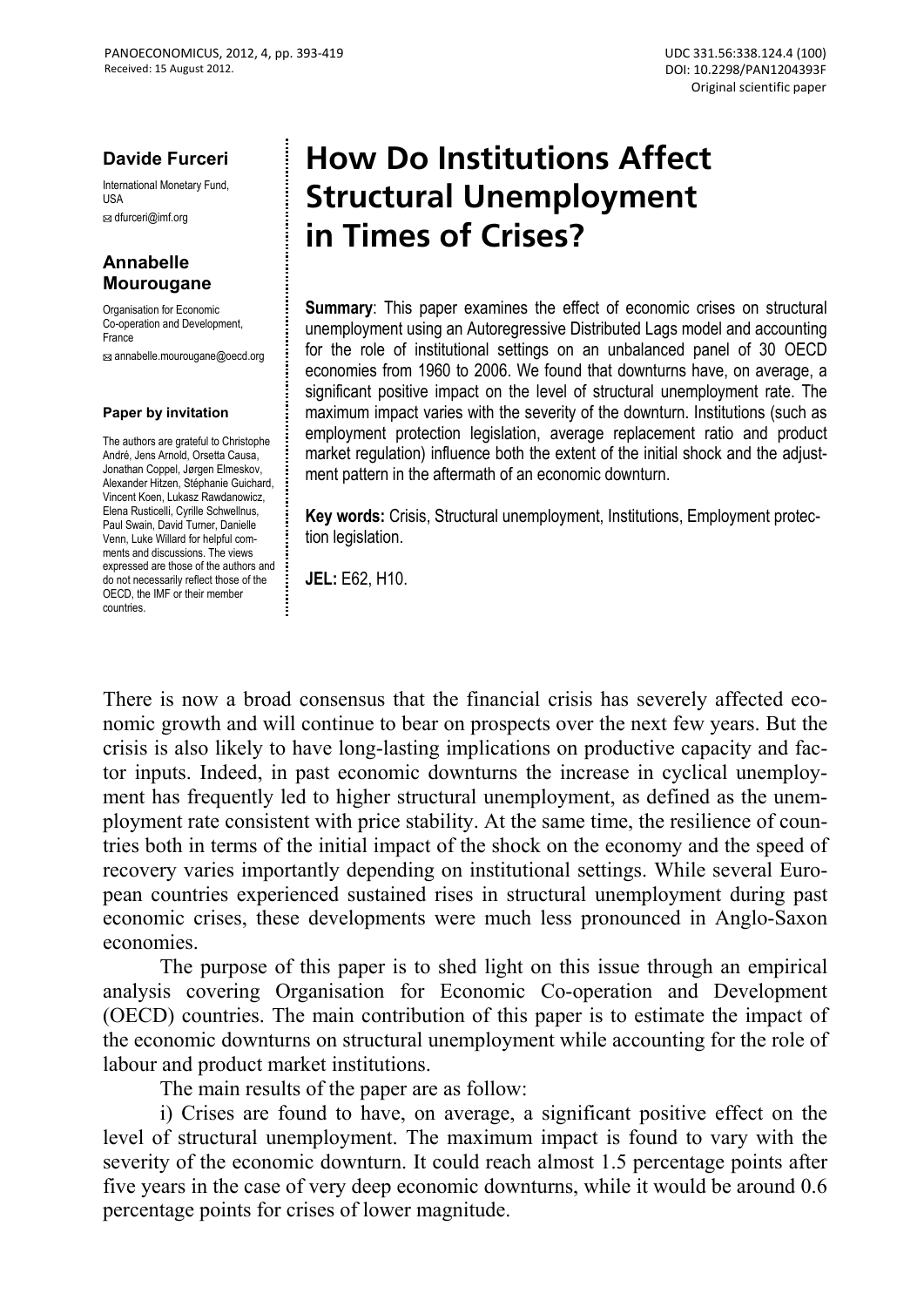ii) The impact of banking and currency crises on structural unemployment does not appear to be fundamentally different from the effect of other economic downturns.

iii) Institutions alter the impact of crises on structural unemployment by influencing both the extent of the initial shock and the adjustment pattern in the aftermath of a crisis. This suggests that structural unemployment in countries with flexible labour and product markets is likely to be relatively untouched by economic downturns while some sizeable increases in structural unemployment could be observed in other economies.

iv) Countries where Employment Protection Legislation (EPL) is high are likely to experience a marked rise in structural unemployment in the short and medium term while low-EPL countries will see very little change. In particular, the effect of a crisis on structural unemployment is found to be very large in high-EPL countries when they are hit by extremely severe downturns (around 5 percentage points increase after five years). These findings appear to be mostly driven by the stringency of EPL for permanent contracts. Average replacement ratio and the index of product market regulation are also found to matter. In all cases, the impact of crises on structural unemployment appears to be significant only for countries with a more rigid economy than on average across OECD countries.

The remainder of the paper is structured as follows. Section 1 reviews the main channels through which crises influence structural unemployment developments and how institutional settings can affect these adjustments. Section 2 describes the empirical methodology and Section 3 the data. Sections 4 and 5 detail the main findings and the last section concludes.

### **1. Effect of Economic Crises on Structural Unemployment**

The impact of economic downturns on structural unemployment will depend on the drivers of the crisis: while supply shocks should affect structural unemployment developments, the latter should stay unchanged to demand-driven shocks. Economic downturns can also lead to an increase in structural unemployment, through hysteresis effects whereby the path of actual unemployment influences structural unemployment (Olivier J. Blanchard and Lawrence H. Summers 1986; Laurence Ball 2009). However, by focusing on the direct impact of economic downturn on structural unemployment, the methodology adopted in this paper does not allow to distinguish between supply and demand driven downturns, or to identify hysteresis effects.

Institutional settings may magnify the impact of the downturn, or the adjustments that follow (Blanchard and Justin Wolfers 2000; Giuseppe Bertola, Francine D. Blau, and Lawrence M. Kahn 2001; Andrea Bassanini and Romain Duval 2006). Past evidence suggests that the rise in the unemployment rate experienced by many European countries in the 1970s was driven by the interaction of exogenous shocks and institutions (Blanchard 2006), among which EPL is likely to play a major role. On the one hand, stringent EPL could dampen the initial effect of a shock by providing job security. On the other hand, it hampers the reallocation of labour and lowers countries' ability to adjust to the shock. While there is only very mixed evidence on a direct and significant impact of EPL on aggregate unemployment (Stefano Scarpetta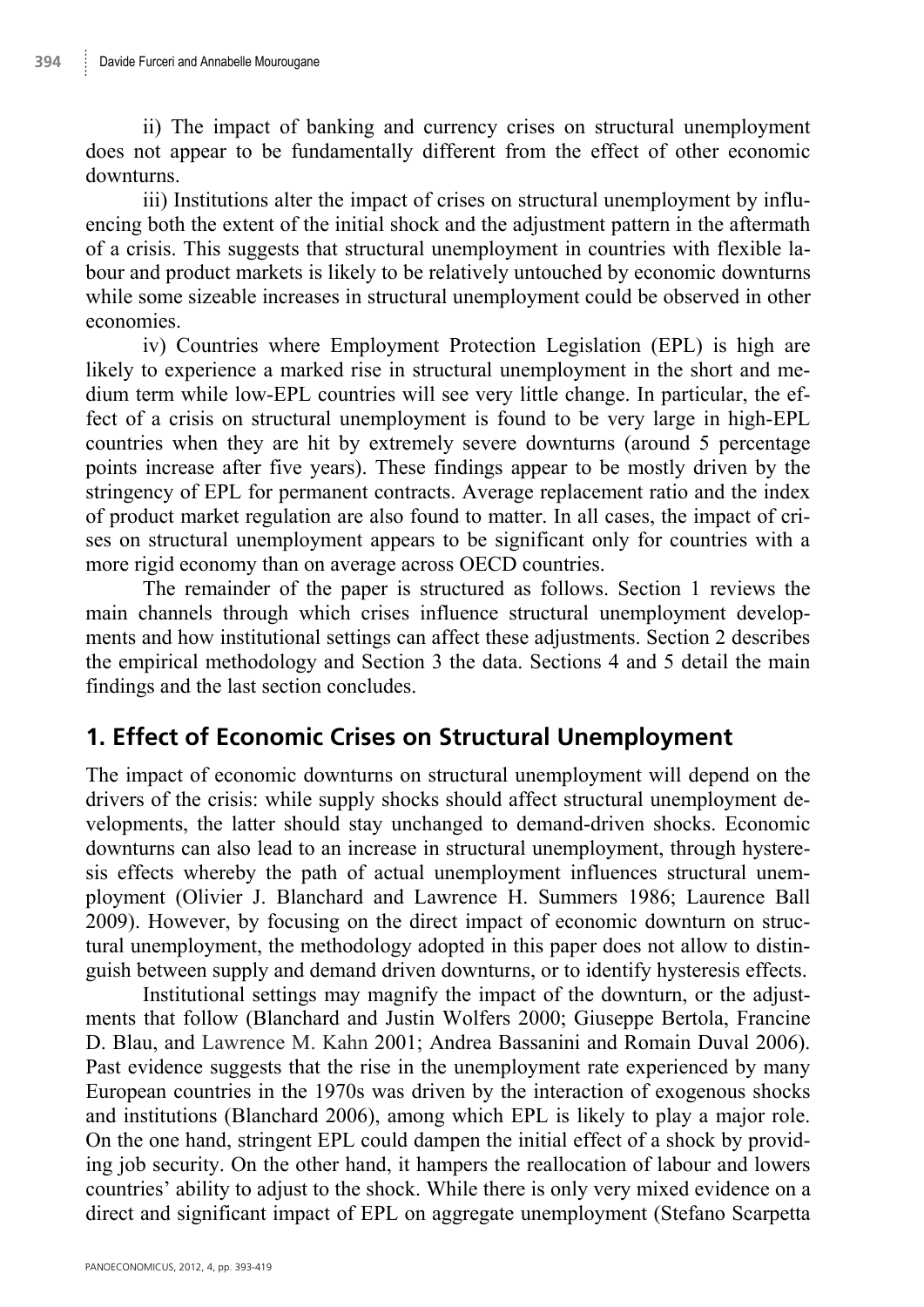1996; Jorgen Elmeskov, John P. Martin, and Scarpetta 1998; Julian Morgan and Annabelle Mourougane 2005; Bassanini and Duval 2006), stringent EPL is found to have robust, detrimental effects on the incidence of long-term unemployment or the resilience of labour markets to shocks (Bertola, Blau, and Kahn 2002; Duval, Jorgen Elmeskov, and Lukas Vogel 2007). As a strong EPL can also help to reduce uncertainties by insuring workers, the relationship between unemployment and employment protection could be highly non-linear (Christopher A. Pissarides 2001).

Other institutions are also likely to affect developments in structural unemployment. Higher unemployment benefits, especially when available for a long duration, improve the fallback position of workers in the event that they lose their jobs. Such benefits may also reduce the search effectiveness of those already unemployed, and lower their incentives to put downward pressure on wages by competing with those currently employed. Either way, more generous unemployment benefits may be expected to lead to upward wage pressure and thereby to a rise in structural unemployment.

Finally, flexibility on product markets can facilitate the restructuration process including the creation and destruction of new firms following an economic downturn. Product market reforms may also help to loosen employment protection legislation through their direct positive impact on overall employment, which reduces incentives for incumbent to request strict employment protection legislation (Winfried Koeniger and Andrea Vindigni 2003; Giuseppe Nicoletti and Scarpetta 2005). In addition, product market reforms increase the marginal employment gains that can be expected from a reduction in employment protection (Adriana Kugler and Giovanni Pica 2003).

### **2. Empirical Methodology**

In order to analyse the effects of economic downturns on structural unemployment a two-step approach is adopted. In a first step, an Autoregressive Distributive Lag model (ARDL) has been estimated on an unbalanced panel of annual data for 30 OECD countries over the period 1960-2006. The sample period has been restricted to 2006 in order to exclude the ongoing current crisis. Including only the first years of the current crisis would likely bias the impact estimates downward, as it will take time until the full effect of structural unemployment can be visible.

The reduced-form approach used in the paper is similar to the one adopted by Valeire Cerra and Sweta C. Saxena (2008), Davide Furceri and Mourougane (2012) to assess the impact of financial crises on output and potential output, but applied to structural unemployment:

$$
\Delta u_{it}^* = a_i + \gamma_t + \sum_{j=1}^8 \beta_j \Delta u_{it-j}^* + \sum_{j=0}^8 \delta_j DOWNTURN_{i,t-j} + \varepsilon_{it}
$$
 (1)

where *u\** is structural unemployment, *DOWNTURN* is a dummy variable which is equal to 1 at the start of an economic downturn (see below for its construction), and  $a_i$  and  $\gamma_t$  are country and time fixed effects to capture country specific characteristics and common shocks over time. The coefficients  $\beta_i$  and  $\delta_i$  represent the persistence of structural unemployment and the direct effect of downturns on the structural un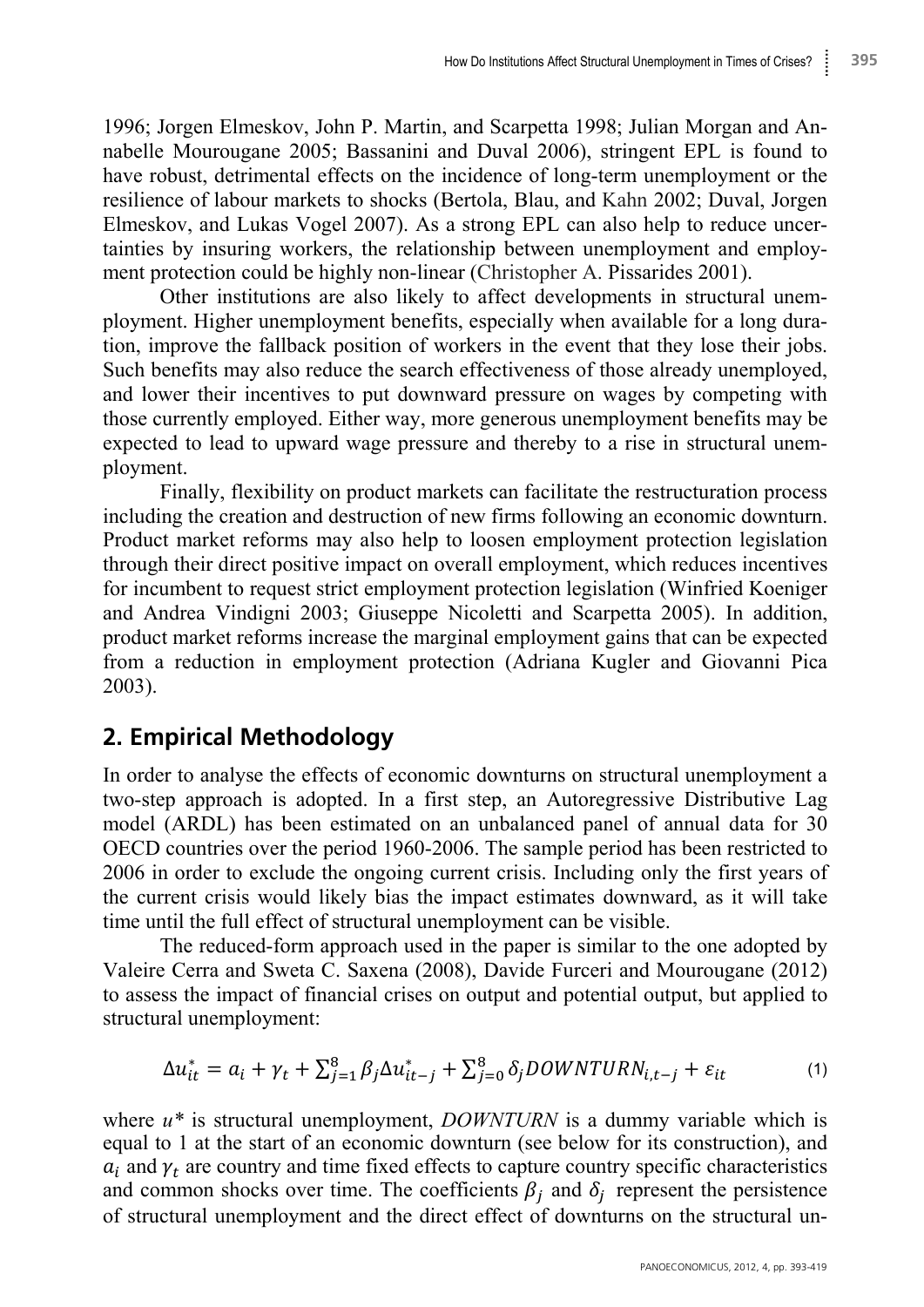employment, respectively. Given the very limited degrees of freedom the coefficients  $\beta_i$  and  $\delta_i$  are assumed to be the same across all countries. Impulse response functions (IRFs) are obtained by simulating a shock on the downturn dummy. The shape of these response functions depends on the value of the  $\delta_i$  and  $\beta_i$ . For instance, the simultaneous response will be  $\delta_0$ , the one-year ahead cumulative response will be  $\delta_0 + (\delta_1 + \beta_0 \delta_0)$ , etc. In order to compute Impulse Response Functions (IRFs) over the medium term up-to 8 years, the number of the lags has been selected equal to 8. Confidence bands at 90% are derived from Monte-Carlo simulations to assess the significance of the results.

Since the dependent variable is non-observable and estimated through econometric techniques, the regression residuals can be thought of as having two components. The first component is the sampling error (the difference between the true value of the dependent variable and its estimated value). The second component is the random shock that would have been obtained even if the dependent variable was directly observed as opposed to estimated. This would lead to an increase in the standard error of the estimates and a decrease in the t-statistics. This means that any correction to the presence of this un-measurable error term will increase the significance of our estimates. In most of the estimations reported, heteroscedasticity turns out not to be a problem. When it does, we correct using White standard errors. Finally, as structural unemployment is likely to be highly persistent, autocorrelation could be an issue. This problem is addressed by including the autoregressive terms in the estimation.

In a second step, we test whether the response of structural unemployment to economic downturns differs significantly depending on institutional settings: EPL, average replacement ratio and product market regulation. This is done by using a dummy  $(D_{INST}^H)$  which splits observations depending on whether the examined institutional variable is greater than the over time and over country average or not. More precisely the following equation has been estimated:

$$
\Delta u_{it}^{*} = a_{i} + \gamma_{t} + \vartheta D_{i,t}^{INST} \n+ \sum_{j=1}^{8} \beta_{j} D_{i,t-j}^{INST} \Delta u_{it-j}^{*} + \sum_{j=1}^{8} \theta_{j} (1 - D_{i,t-j}^{INST}) \Delta u_{it-j}^{*} \n+ \sum_{j=0}^{8} \delta_{j} D_{i,t-j}^{INST} DOWNTURN_{i,t-j} \n+ \sum_{j=0}^{8} \varphi_{j} (1 - D_{i,t-j}^{INST}) DOWNTURN_{i,t-j} + \varepsilon_{it} \n+ \sum_{j=0}^{8} \varphi_{j} (1 - D_{i,t}^{INST}) DOWNTURN_{i,t-j} + \varepsilon_{it}
$$
\n(2)

A positive  $\theta_i$  implies that changes in the NAIRU are more persistent for country with a relatively higher level of institution. Similarly a positive  $\varphi_i$  means that the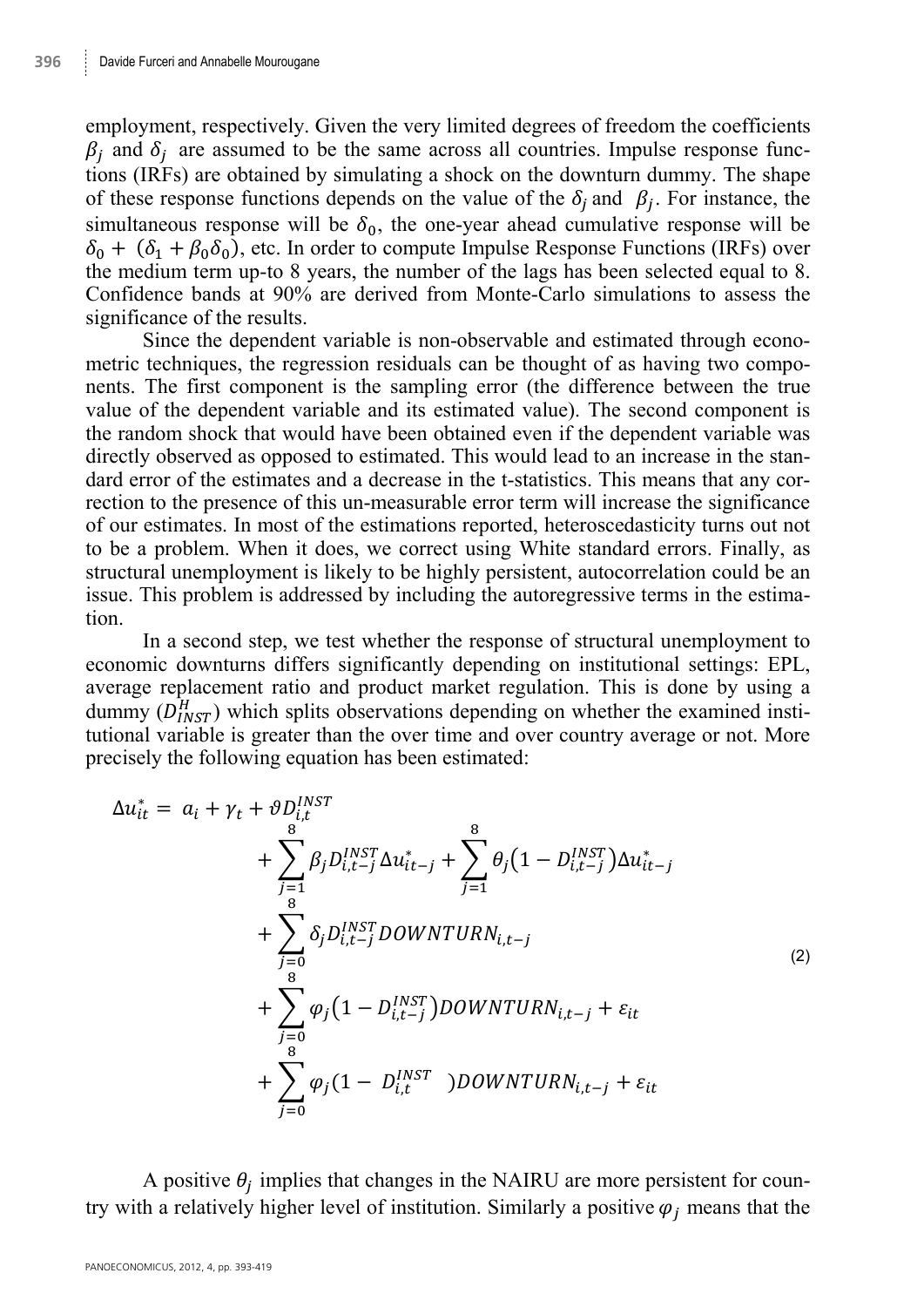direct impact of a downturn on changes in the NAIRU is larger for country with a relatively higher level of institution. An alternative approach to test non-linearity in the effect of downturn to the NAIRU would have been to introduce interaction terms between the value of institutions and respectively the dummies or the autoregressive terms. This would have allowed to account for the information contents of institutional series, but the extremely high correlation between institutions and interactions and between current and lagged terms prevents the implementation of this approach.

### **3. Data**

Dummies corresponding to the start of the economic downturn have been constructed based on cumulative output gaps to identify major economic downturns. They are constructed as follows:

> $DOWNTURN_{i,t}^s = 1$  if  $GAP_{i,t} < -1\%$  and  $\sum_{\tau=t}^{T} GAP_{i,\tau} < s$ , where  $GAP_{T+1} > 0$ .  $DOWN TURN_{i,t}^s = 0$  otherwise,

where *DOWNTURN* is the crisis dummy, GAP is the OECD measure of output gap (based on a production function approach, see Pierre-Olivier Beffy et al. 2006), and *s* is a measure of the economic downturn severity captured through output losses. In practice, three values have been examined:  $s = 10$ , 15 and 20%.

The choice of these thresholds provides a balanced number of episodes between moderate downturns (downturns with cumulated decrease in output gap of 10% or lower) and severe and very severe downturns (downturns with cumulated decrease in output gap of at least 15%). In particular, using this definition, 32 episodes corresponding to losses of at least 10 % have been identified, among which 16 episodes for losses of at least 15% (8 episodes for losses of more than 20%). While any choice on the value of *s* involves some arbitrary judgement, most of the severe and very severe downturns can be recognised as episodes when either the global economy was in recession (in the yearly 1970s or 1980s following oil price shocks), or when individual economies were experiencing idiosyncratic recessions (such as the Nordic banking crises) (Figure 1). Overall, the results are qualitatively robust to reasonable changes in the thresholds that allow to identify a meaningful number of downturn episodes for the estimation.

The construction of start-of-the-crisis dummies has two main advantages. First, starting dates of economic downturns can be thought of as independent from structural unemployment developments, limiting the risk of endogenous bias in the estimation (by contrast measures based on cumulative GDP growth or output gap would be highly endogenous and resulting estimates would likely to be biased). The hypothesis of exogeneity has nonetheless been tested (see below). Second, it is possible to differentiate among crises depending on their degree of severity.

As a robustness check, a crisis dummy based on financial crises dates taken from Luc Laeven and Fabian Valencia (2008) has also been used. The dummy codes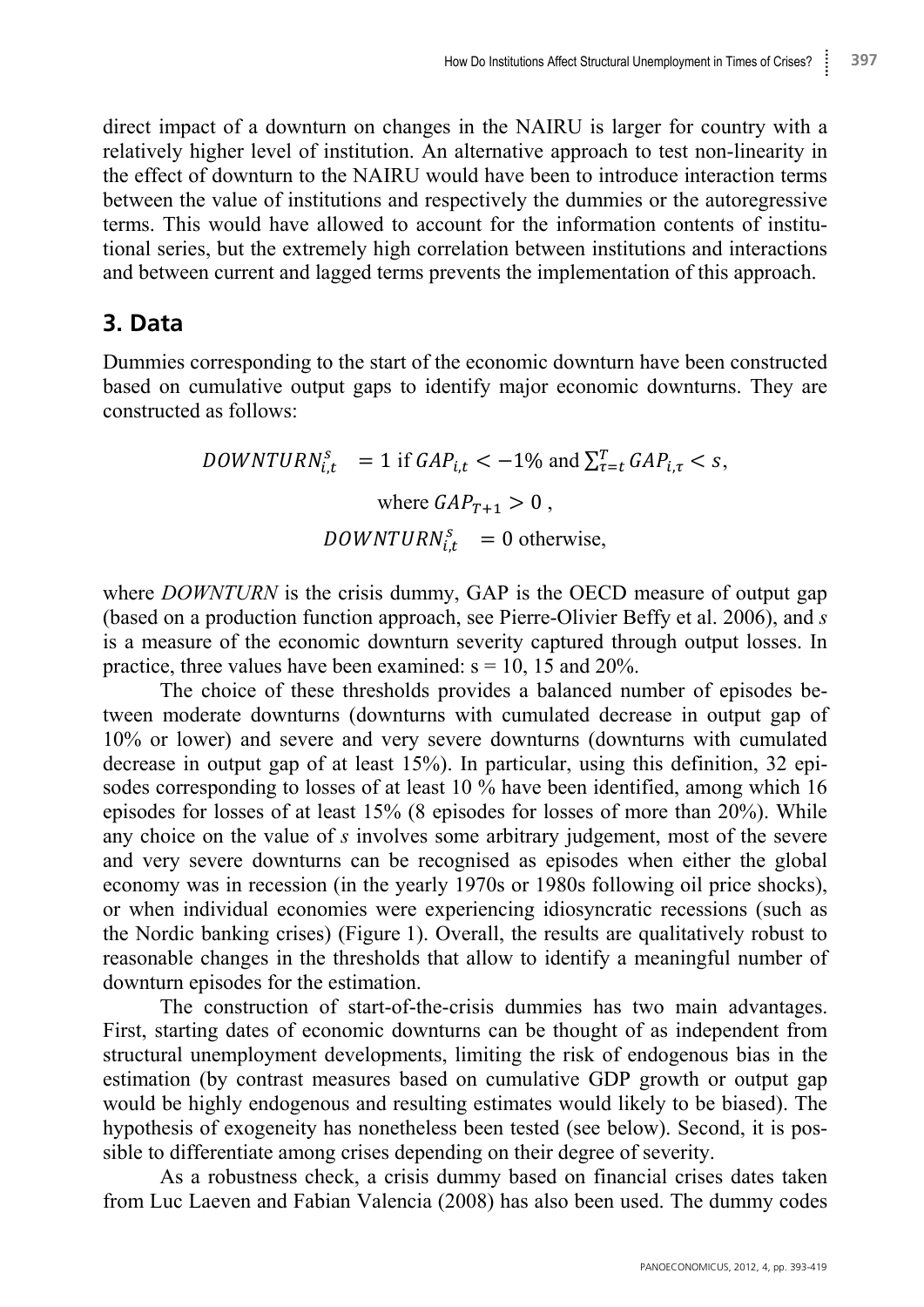the starting dates of currency and banking crises which occurred over the period 1970 to 2006. The idea is to investigate whether financial and banking crises have a different impact on structural unemployment than economic downturns in general.

Data for structural unemployment is proxied by NAIRU estimates from the OECD Economic Outlook database. They are derived from a Kalman filter approach using a price Phillips curve (Pete Richardson et al. 2000). The method combines the use of a price Phillips curve, an autoregressive process of order two for the unemployment gap and a random walk process for structural unemployment. NAIRU and structural unemployment are arguably different concepts. By construction NAIRU are related to inflation developments, while structural unemployment can be reconstructed from institutional data. However, in practise, both measures they tend to exhibit similar trend (Mourougane and Vogel 2009). The empirical analysis nonetheless focuses on NAIRU estimates which are available on a longer time period than structural unemployment series.

As for other economic research dealing with institutional data, this analysis has to cope with serious data limitations, in particular their lack of reliability and of variability over time. For this reason, the analysis has been restricted to some institutions. Data for employment protection are taken from the OECD Employment Protection Database. The employment protection legislation index is available for most OECD countries over a relatively long time span. It is a composite indicator ranging from 0 (less restrictive) to 6 (more restrictive). In practise, however, all OECD countries exhibit EPL indices below 4. In our sample, a downward trend in EPL values is observed over time (Figure 2), with a move toward more flexible labour markets in Europe particularly after 1995. This has reflected reforms for atypical contracts, while permanent contract legislation has remained unchanged. Despite the convergence in aggregate EPL, EPL in Anglo-Saxon economies has remained on average lower than in continental European countries (Figure 3). Most recent data point to a stabilisation or a fall in EPL from 2006 to 2008 in most OECD countries. Exceptions are Hungary, Italy and Slovakia which exhibited a rise.

The average replacement ratios are gross replacement rates and are taken from the OECD Benefit and Wages Statistics. Data are available for uneven years from 1961 to 2007 and have been interpolated for even years. In general, countries experienced declines in the replacement rates over the years, one notable exception was Italy which increased unemployment replacement rate by half in 2005 (Tito Boeri and Pietro Garibaldi 2009). Indicators of product market regulations are constructed for the network industries. Like EPL, these have been derived from a bottom-up approach, by aggregation of several institutional features. The indices range from 0 (more flexible markets) to 6 (less flexible markets). Their construction is detailed in Anita Wölf et al*.* (2009).

### **4. Evidence of a Significant Effect of Crises on Structural Unemployment**

Descriptive analysis suggests that past economic downturns have affected structural unemployment developments. Two points are worth noting.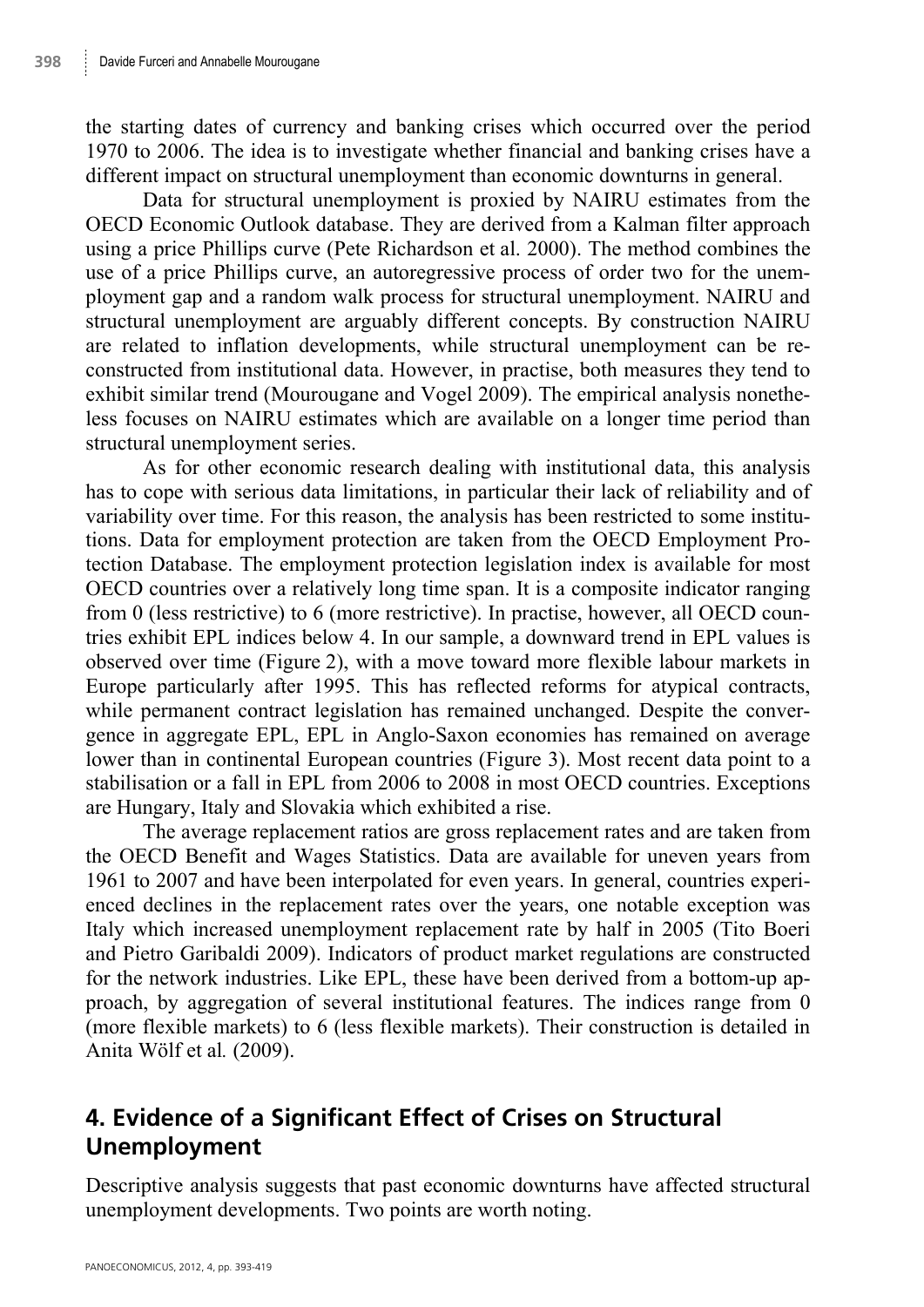First, although two-thirds of the episodes were characterised by a rise in structural unemployment, the remaining one-third were surprisingly followed by a fall in structural unemployment. This could be explained either by measurement error in the structural unemployment rate, or lagged effects of reforms implemented before the start of the economic crisis, which could have diminished the decline in structural unemployment following a downturn. Another explanation could be that the crisis triggered an impetus for structural reforms which succeeded to lower structural unemployment (Duval and Elmeskov 2005).

Second, steep increases in structural unemployment have been observed in the majority of episodes during which structural unemployment rose. In particular structural unemployment rose by 4.7 percentage points in Finland following the 1991 crisis and by 3.9 percentage points in Spain after the 1979 downturn (Table 1).

Moving to inferential analysis, OLS was used to estimate equation (1) on an unbalanced panel of OECD countries over the period 1960-2006. Time and country fixed effects which capture shocks are found to be significant and the large  $R^2$  suggests that bias from the omission of variables is not an issue (Table 2). Removing time fixed effects from the estimations would not significantly alter the results (see Table A1).

The results point to a positive and significant average impact of economic downturns on structural unemployment. The impulse reaction function derived from a one-period shock to the downturn dummy suggests that the effect would be maximal four to five years after the start of the crisis (Figure 4). The estimates are statistically significant at a 90% confidence level for most periods. The amplitude of the effects depends on the severity of the downturns ranging from a peak of 0.4 to 0.6 percentage points in the case of mild crises to 1.5 percentage points for extremely severe downturns with output loss greater than 20 percentage points (Figure 5 and Table 2). In the latter case, economic crises are estimated to increase structural unemployment by about 1 percentage point in the long run, after accounting for the autoregressive structure of structural unemployment. Another interesting result is that the crisis contemporaneous effect is statistically significant at a 5% level only for extremely severe crises. This suggests that changes in structural unemployment will only be visible after some period of time in the event of mild crises.

Endogeneity could be a potential serious issue, biasing OLS estimates. Indeed the causality between structural unemployment and the occurrence of an economic downturn could go in both directions. Weak labour market performance, reflecting high structural unemployment, could trigger or be the outcome of an economic downturn. A linear probability model linking structural unemployment to the probability of a crisis has been estimated to investigate whether the explanatory variable was indeed endogenous:

$$
P(DOWNTURN_{ii} = 1) = F(constant + \sum_{j=1}^{8} \rho_j DOWNTURN_{ii-j}
$$
  
+ 
$$
\sum_{j=0}^{8} \theta_j \Delta u_{ii-j}^* + \omega_{ii}
$$
 (3)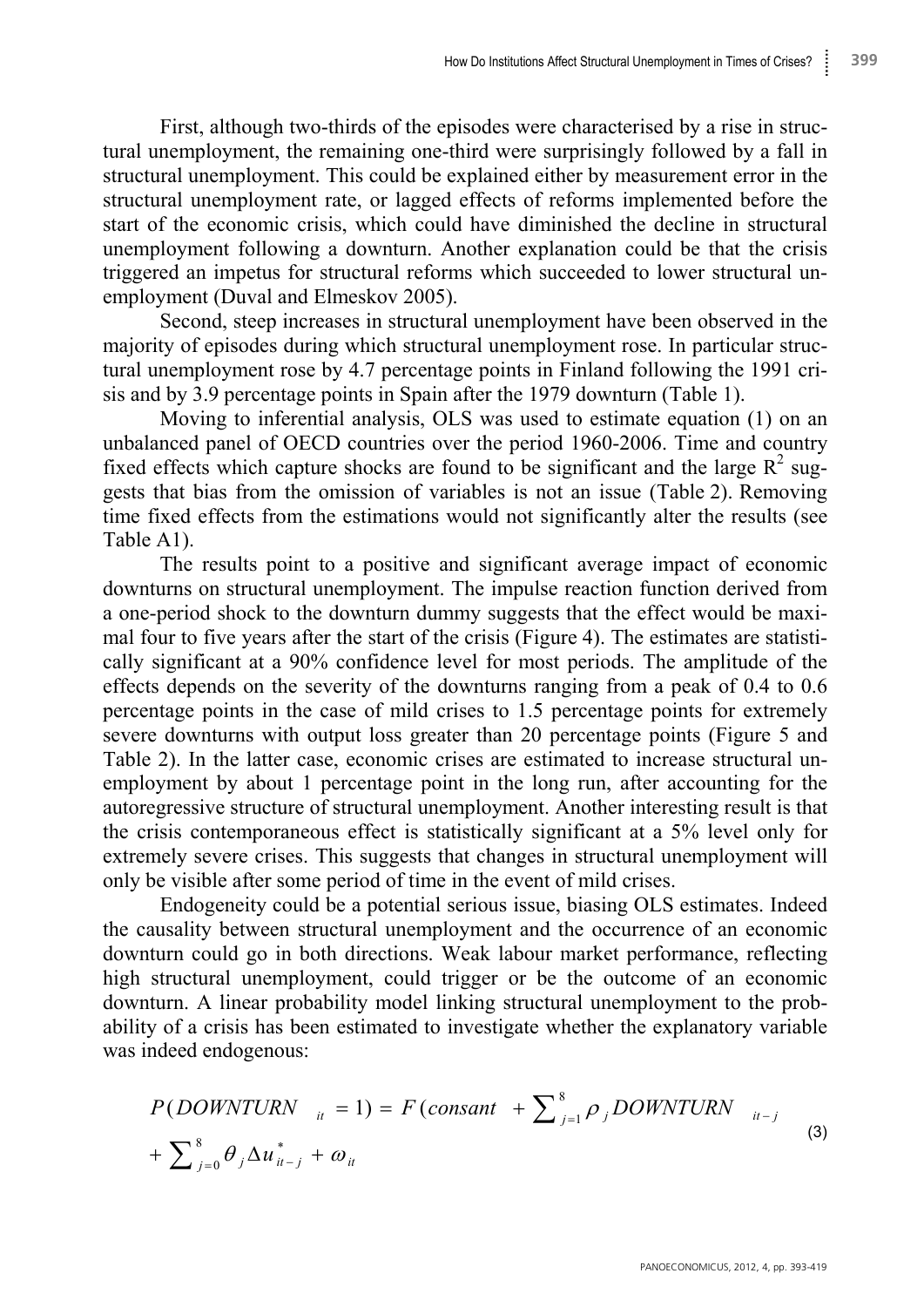Past values of the changes in structural unemployment are not found to affect the occurrence probability of a downturn (Table 3). The exogeneity assumption of the downturn dummy to changes in structural unemployment thus appears to be warranted.

Another possible source of bias in the estimation of equation 1 is the omission of non-related crisis shocks which could impinge on structural unemployment. To tackle this issue, equation (1) has been re-estimated accounting for oil prices (Figure 6 and Table A1, column 2). The results seem to be robust both in terms of the point estimates magnitude and in terms of significance. The inclusion of different institutions, namely EPL, product market regulation and the average replacement ratio has also been examined. The impact of downturns on structural unemployment remains significant, but none of the examined institutions are.

A final test has been to check whether the result still holds when crisis episodes are restricted to banking and currency crises, as proxied by the financial dummy constructed by Laeven and Valencia (2008). The immediate impact of banking crises on structural unemployment is found to be significant (Figure 6 and Table A1, column 4). Its amplitude is stronger than the effect of mild crises but smaller than the impact of deep economic downturns. Overall, although some differences are visible, the effect of financial crisis on structural unemployment is not significantly different from those of economic downturns in general.

### **5. Effects of Institutions on Structural Unemployment's Adjustment to an Economic Downturn**

The influence of institutional settings is introduced in the framework by allowing the dynamics and the direct impact of the economic downturn to be different whether institutions are more or less rigid than in the average of OECD countries. The chosen threshold corresponds to the observed average of institution data across countries and time. This corresponds to a value of 30% for the average replacement ratio and 2 for the product market regulation indicator and EPL. The use of different thresholds of the same order of magnitude does not markedly change the results.

The impact of the economic downturn varies depending on institutional settings (Table 4). Institutions are found to affect both the direct impact of the downturn and the structural unemployment's persistence in the aftermath of the shock. In particular, economic downturns appear to increase structural unemployment significantly in countries and in periods with rigid (above the OECD average) institutions. By contrast, no significant effect of economic downturns on structural unemployment is found in flexible economies for crisis of medium severity. Significance increases with the severity of the crisis. As such, these results are not inconsistent with the estimated rise in the US structural unemployment in the aftermath of the 2008 financial crisis, given the severity of the latter crisis. This is consistent with other analysis on the resilience of economies after an exogenous shock (Duval, Elmeskov, and Vogel 2007).

Although all the institutions tested in the analysis appear to affect the impact of the downturn on structural unemployment, some differences between institutions are visible (Figure 7). While the shape of the response to economic downturn is simi-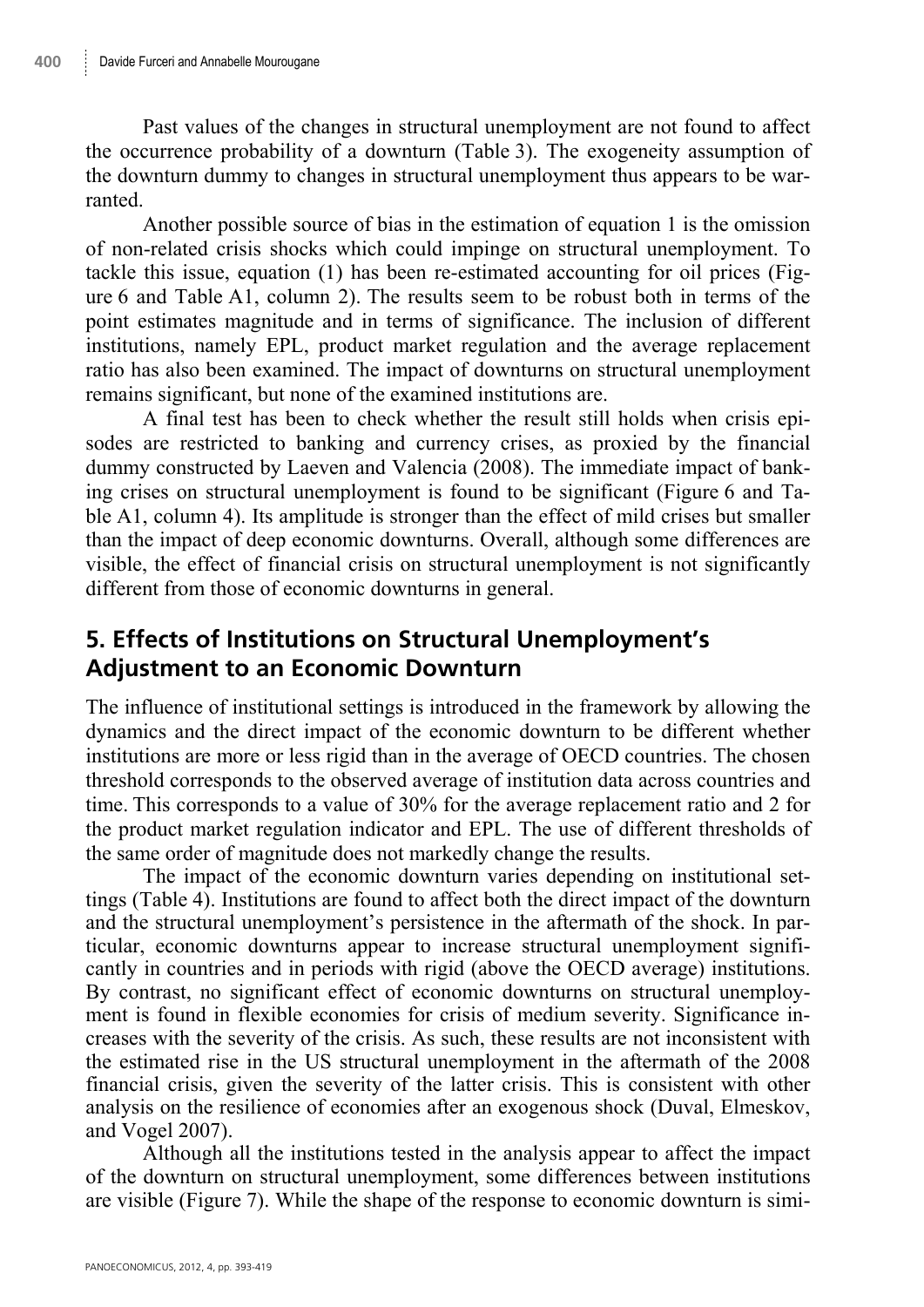lar in all the three cases, the magnitude differs, with a high (above the average) level of average replacement ratio generating the higher increase in structural unemployment. By contrast, the rise in structural unemployment in high-EPL countries, in particular high-EPL for permanent contracts, would be less pronounced (Table 5). Indeed, when EPL for regular contracts is substituted to aggregate EPL in equation 2, an economic downturn is found to have a positive and marked effect on structural unemployment only when EPL is above the country average (Table 5, column 1), and the extent of the crisis impact is found of the same order. Opposite effects are surprisingly found when EPL for temporary contracts is substituted in the equation. This could reflect labour market features in OECD countries. Economies which display low EPL for temporary contracts are usually also characterised by stronger protection for regular than for temporary contracts (Figure 8). When a crisis hits the economy, workers on a permanent contract who lose their job will either stay unemployed for a while or be offered temporary contracts which are associated with lower firing costs. This is likely to increase structural unemployment.

The influence of market institutions is particularly important in situations of extreme severe downturns (Figure 9 and Table A2). While the rise in structural unemployment after a deep recession (corresponding to output losses of at least 20%) is on average at around 1.5 percentage points at the peak, such a rise could amount to double this value in countries displaying high EPL.

### **6. Conclusions and Policy Implications**

The empirical investigations undertaken in this paper suggest that economic downturns usually materialise into a marked rise in the level of structural unemployment and this effect is likely to be magnified by stringent institutional settings. The approach adopted in the paper relies on micro-economics foundations and applies them to macroeconomics settings. As such, it implicitly makes an assumption on the way microeconomic behaviours are aggregated. Other aggregation assumptions could lead to different results. In particular given the heterogeneity of individual behaviours leading to winner and looser from reforms it is expected that the implied estimated macro effect of institutions on the effect of crisis on the structural unemployment may be lower than what could be seen at a micro level.

The findings of the paper have direct policy implications in the current economic environment. The 2008 crisis has severely hit OECD economies, with a dramatic deterioration in labour market performance. In this context, governments should adopt measures that aim to limit long-lasting effects. This could be done through appropriate employment and social policies that support long-term unemployed and vulnerable workers to avoid a rise in the structural unemployment. Moreover, reforms in product and labour markets could also prepare the economy to cope with future crises. This would include revisiting employment protection rules by softening too stringent laws, especially for permanent contracts, lowering the average replacement ratio and injecting more flexibility in product markets.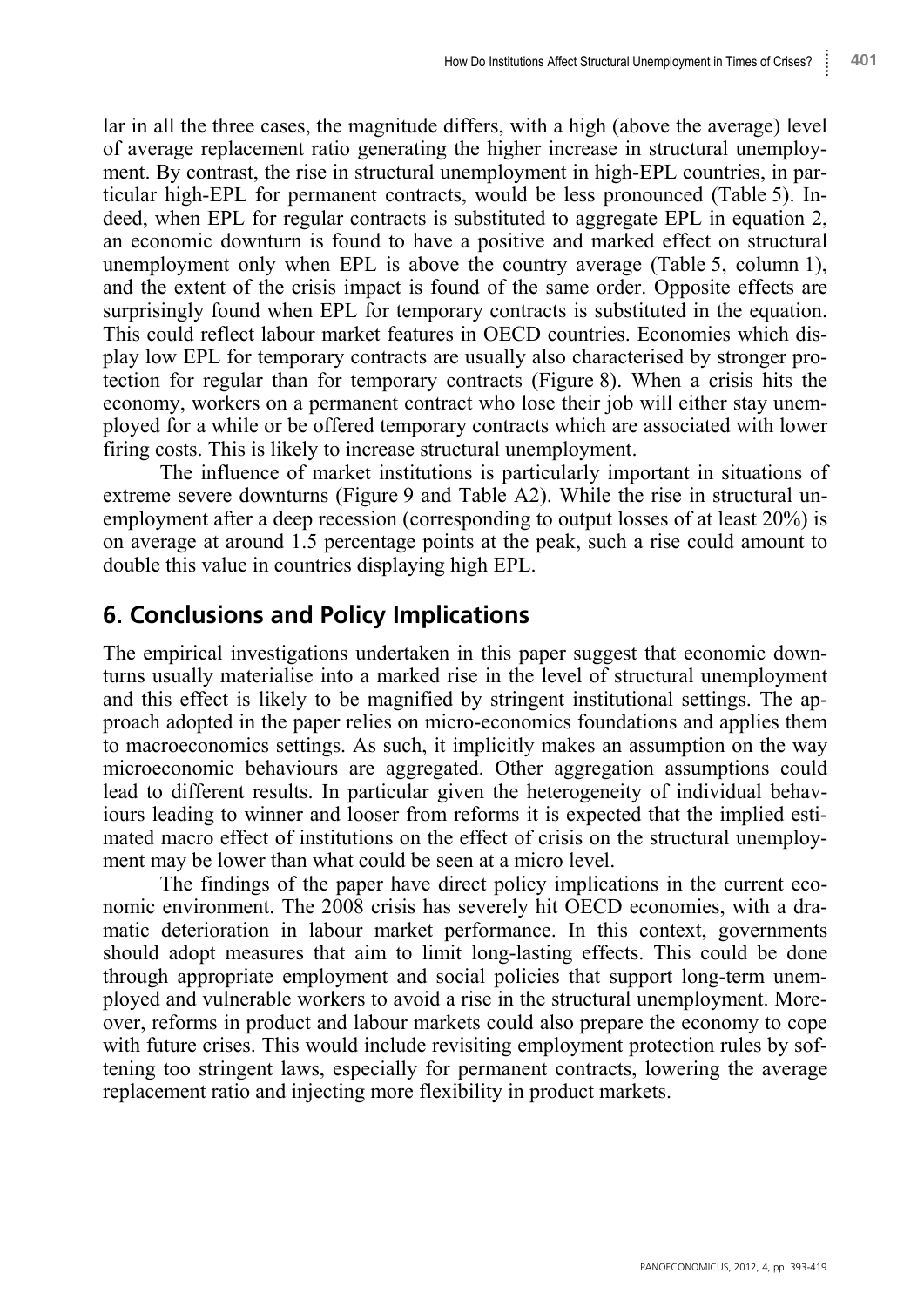### **References**

- **Ball, Laurence.** 2009. "Hysteresis in Unemployment: Old and New Evidence." National Bureau of Economic Research Working Paper 14818.
- **Bassanini, Andrea, and Romain Duval.** 2006. "Employment Patterns in OECD Countries: Reassessing the Role of Policies and Institutions." Organisation for Economic Cooperation and Development Economics Department Working Paper 486.
- **Beffy, Pierre Olivier, Patrice Ollivaud, Pete Richardson, and Frank Sédillot.** 2006. "New OECD Methods for Supply-Side and Medium-Term Assessments: A Capital Services Approach." Organisation for Economic Co-operation and Development Economics Department Working Paper 482*.*
- **Bertola, Giuseppe, Francine D. Blau, and Lawrence M. Kahn.** 2001. "Comparative Analysis of Labor Market Outcomes: Lessons for the US from International Long-Run Evidence." Centre for Economic Policy Research Discussion Paper 3023.
- **Bertola, Giuseppe, Francine D. Blau, and Lawrence M. Kahn.** 2002. "Labour Market Institutions and Demographic Employment Patterns." National Bureau of Economic Research Working Paper 9043.
- **Blanchard, Olivier J., and Lawrence H. Summers.** 1986. "Hysteresis and the European Unemployment Problem." *NBER Macroeconomics Annual,* 1: 15-90.
- **Blanchard, Olivier J., and Justin Wolfers**. 2000. "The Role of Shocks and Institutions in the Risk of European Unemployment: The Aggregate Evidence." *Economic Journal*, 110(462): C1-C33.
- **Blanchard, Olivier J.** 2006. "European Unemployment: The Evolution of Facts and Ideas." *Economic Policy,* 21(45): 5-59.
- **Boeri, Tito, and Pietro Garibaldi.** 2009. "Beyond Eurosclerosis." *Economic Policy*, 24(59): 411-461.
- **Cerra, Valerie, and Sweta C. Saxena.** 2008. "Growth Dynamics: The Myth of Economic Recovery." *American Economic Review,* 98: 439-457.
- **Duval, Romain, and Jorgen Elmeskov.** 2005. "The Effects of EMU on Structural Reforms in Labour and Product Markets." Organisation for Economic Co-operation and Development Economics Department Working Paper 438.
- **Duval, Romain, Jorgen Elmeskov, and Lukas Vogel.** 2007. "Structural Policies and Economic Resilience to Shocks." Organisation for Economic Co-operation and Development Economics Department Working Paper 567.
- **Elmeskov, Jorgen, John P. Martin, and Stefano Scarpetta.** 1998. "Key Lessons for Labour Market Reforms: Evidence from OECD Countries' Experiences." *Swedish Economic Policy Review*, 5: 205-252.
- **Furceri, Davide, and Annabelle Mourougane.** Forthcoming. "The Effects of Financial Crises on Potential Output: New Empirical Evidence from OECD Countries." *Journal of Macroeconomics*.
- **Koeniger, Winfried, and Andrea Vindigni.** 2003. "Employment Protection and Product Market Regulation." Institute for the Study of Labor Discussion Paper 880.
- **Kugler, Adriana, and Giovanni Pica.** 2003. "Effects of Employment Protection and Product Market Regulation on the Italian Labor Market." Institute for the Study of Labor Discussion Paper 948.
- **Laeven, Luc, and Fabian Valencia.** 2008. "Systemic Banking Crises: A New Database." International Monetary Fund Working Paper 224*.*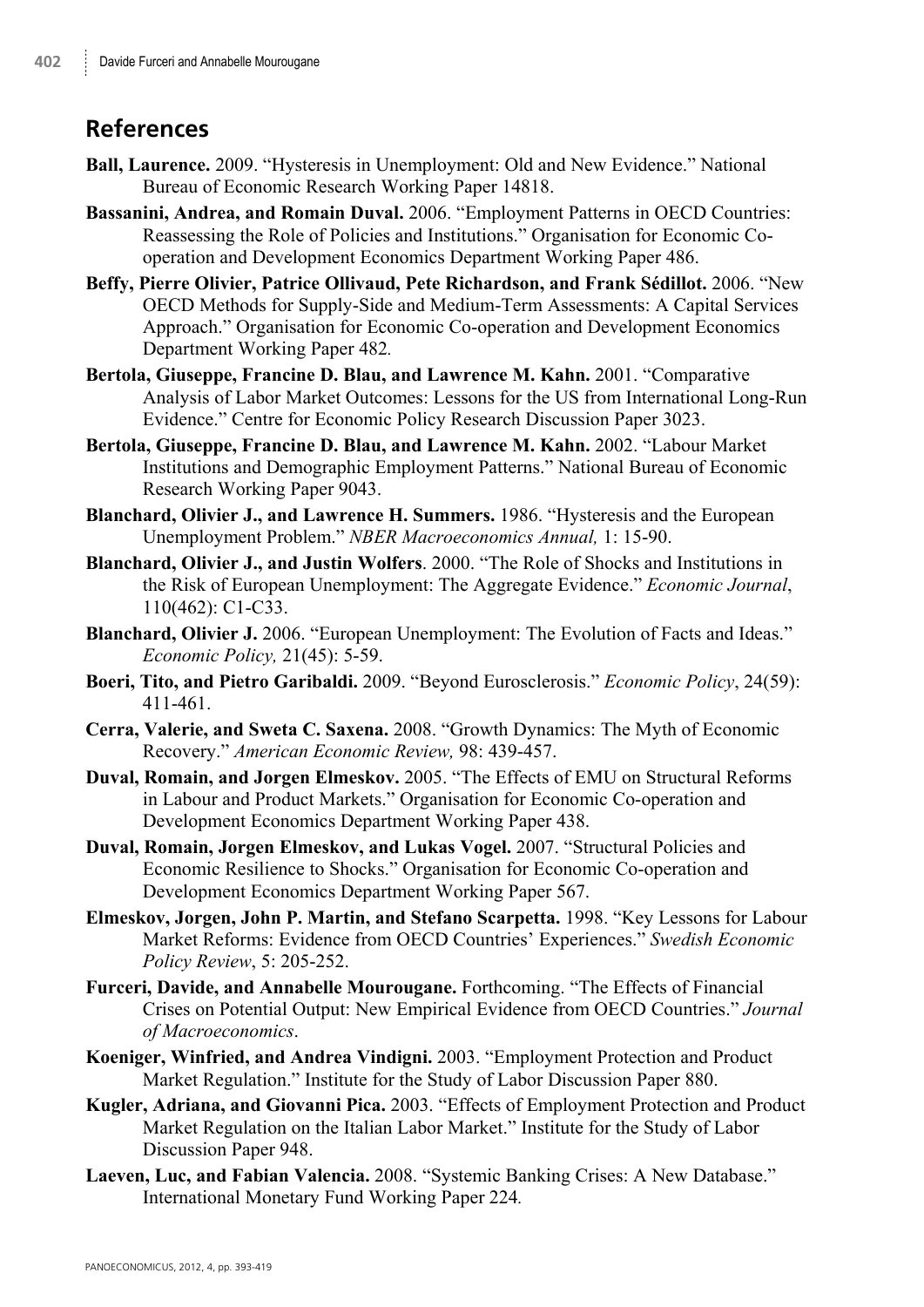- **Morgan, Julian, and Annabelle Mourougane.** 2005. "What Can Structural Factors Tell us about Unemployment in Europe." *Scottish Journal of Political Economy,* 52(1): 75- 104.
- **Mourougane, Annabelle, and Lukas Vogel.** 2009. "Speed of Adjustment to Selected Labour Market and Tax Reforms." *Comparative Economic Studies*, 51(1): 500-519.
- **Nicoletti, Giuseppe, and Stefano Scarpetta.** 2005. "Product Market Reforms and Employment in OECD Countries." Organisation for Economic Co-operation and Development Economics Department Working Paper 472.
- **Organisation for Economic Co-operation and Development OECD.** 2009. *OECD Employment Outlook*. Paris: OECD.
- **Pissarides, Christopher A.** 2001. "Employment Protection." *Labour Economics*, 8(2): 131- 159.
- **Richardson, Pete, Laurence Boone, Claude Giorno, Mara Meacci, David Rae, and David Turner.** 2000. "The Concept, Policy Use and Measurement of Structural Unemployment: Measuring Time-Varying NAIRU across 21 OECD Countries." Organisation for Economic Co-operation and Development Economics Department Working Paper 250.
- **Scarpetta, Stefano.** 1996. "Assessing the Role of Labour Market Policies and Institutional Settings on Unemployment: A Cross Country Study." *OECD Economic Studies*, 26(1): 43-97.
- **Wölf, Anita, Isabelle Wanner, Tomasz Kozluk, and Giuseppe Nicoletti.** 2009. "Ten Years of Product Market Reforms in OECD Countries: Insight from a Revised PMR Indicator." Organisation for Economic Co-operation and Development Economics Department Working Paper 695.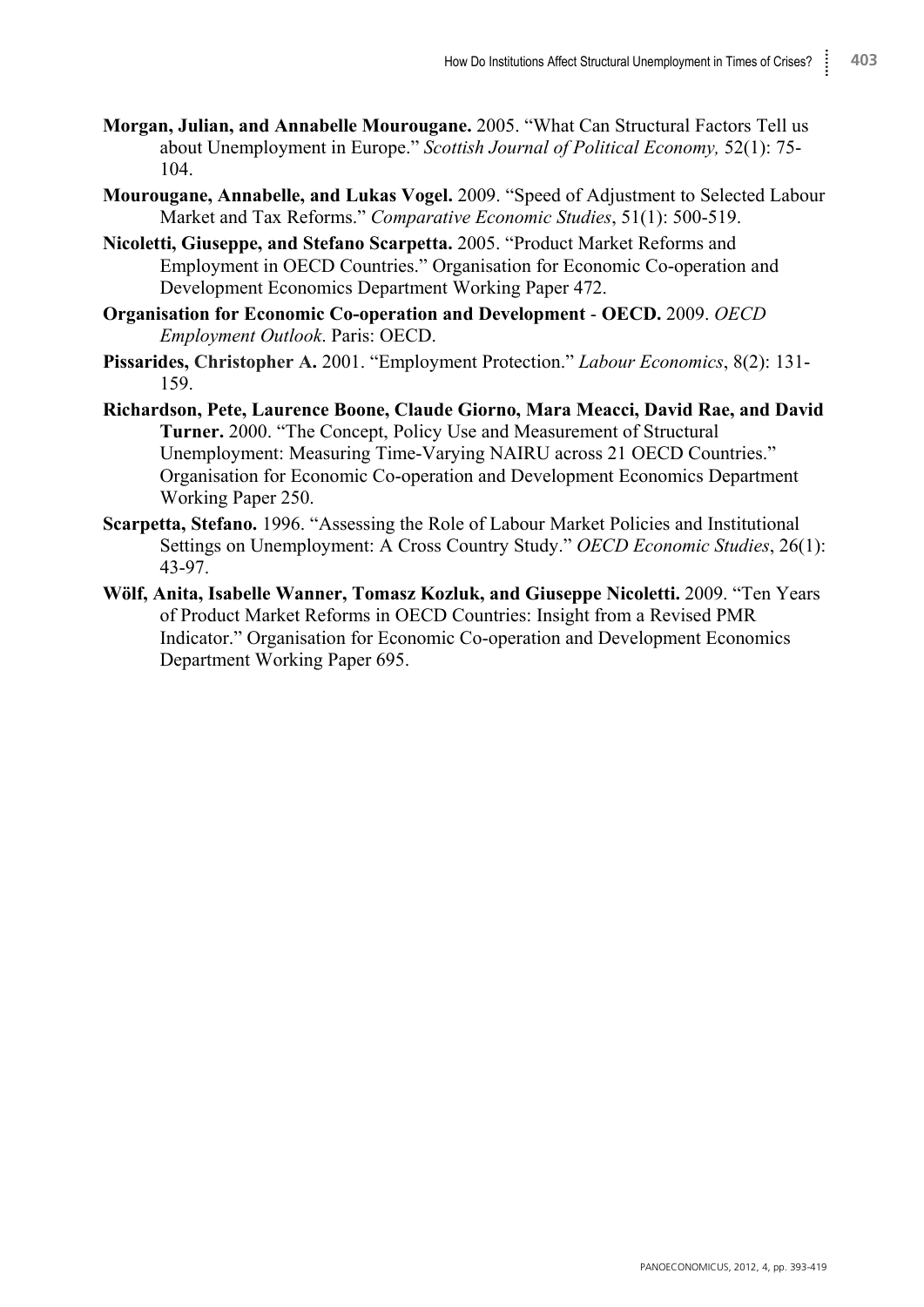## **Appendix**



**Figure 1** Structural Unemployment and Past Economic Downturns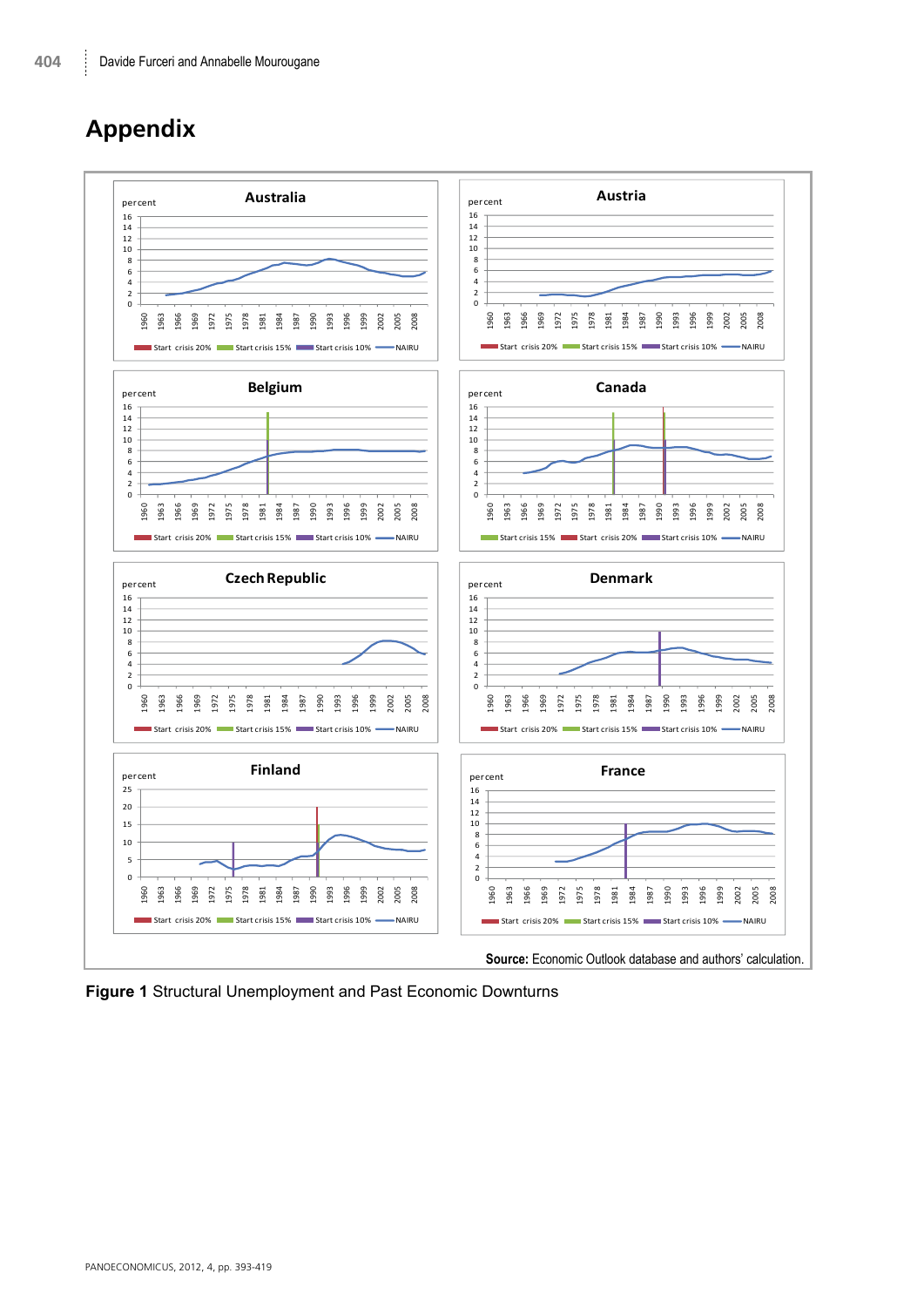

**Figure 1** Structural Unemployment and Past Economic Downturns (*contd)*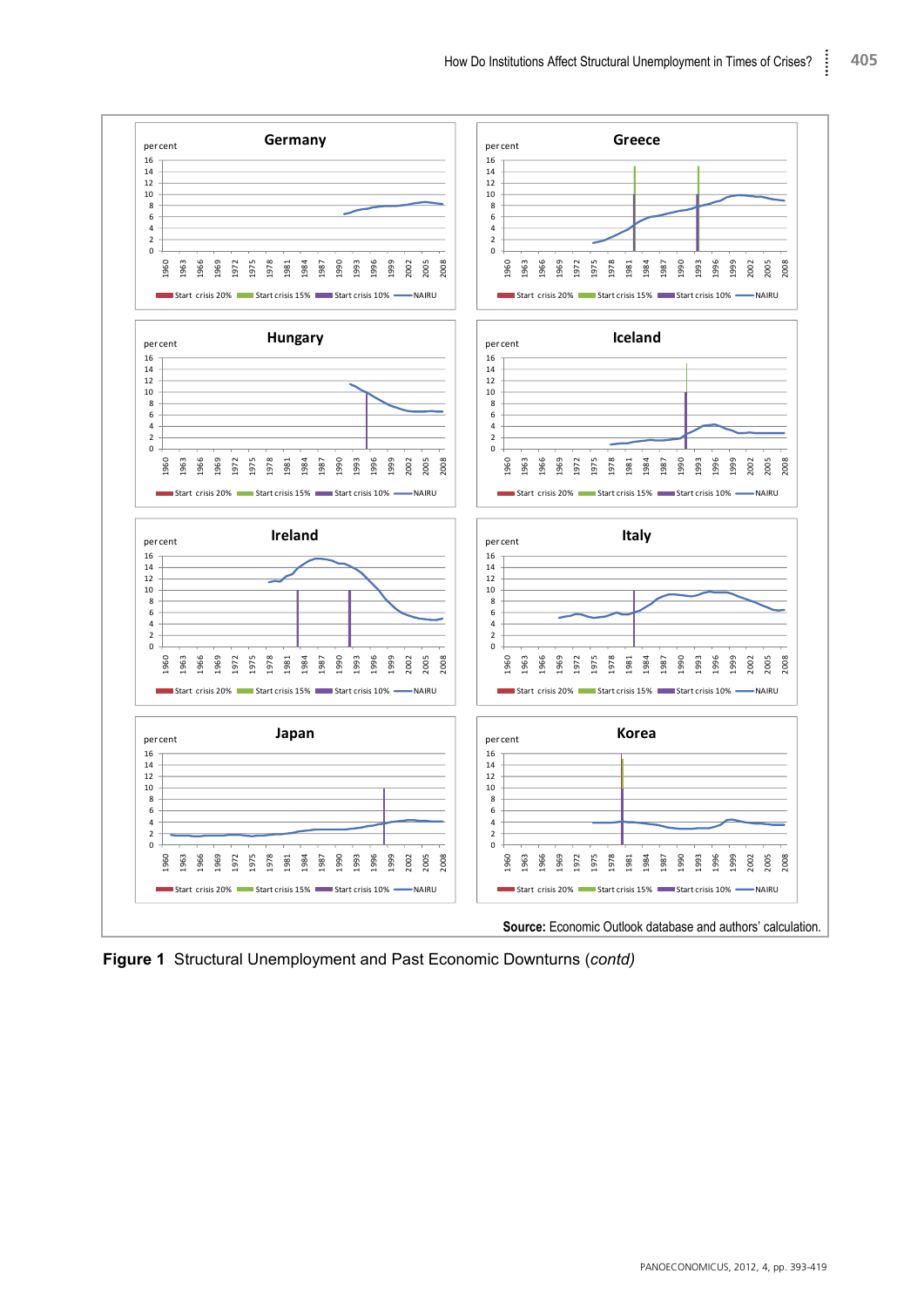

**Figure 1** Structural Unemployment and Past Economic Downturns *(contd)*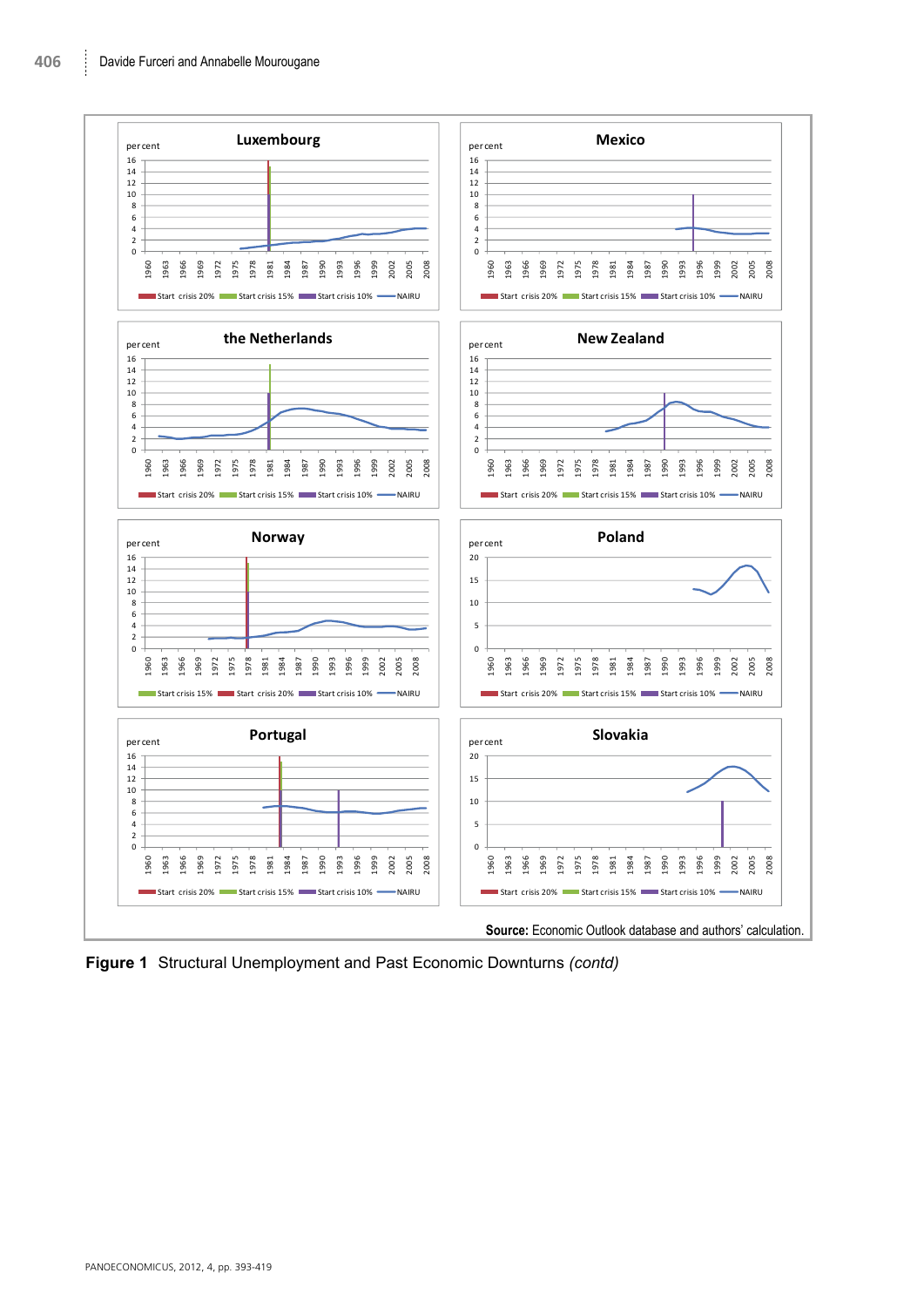

**Figure 1** Structural Unemployment and Past Economic Downturns *(contd)*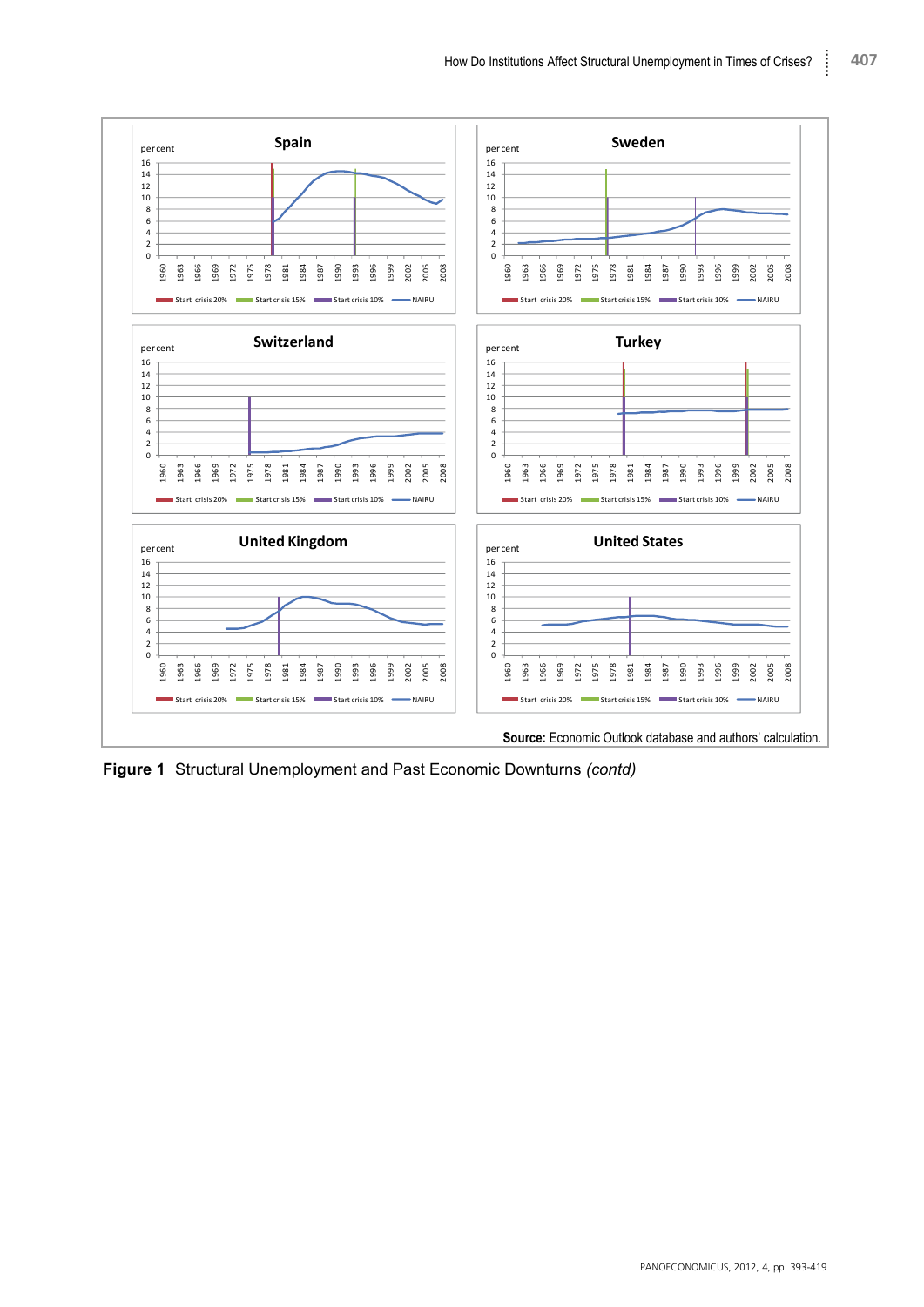

**Figure 2** Changes in EPL (1985-2006), Percentage Points



**Figure 3** Average EPL (1985-2006)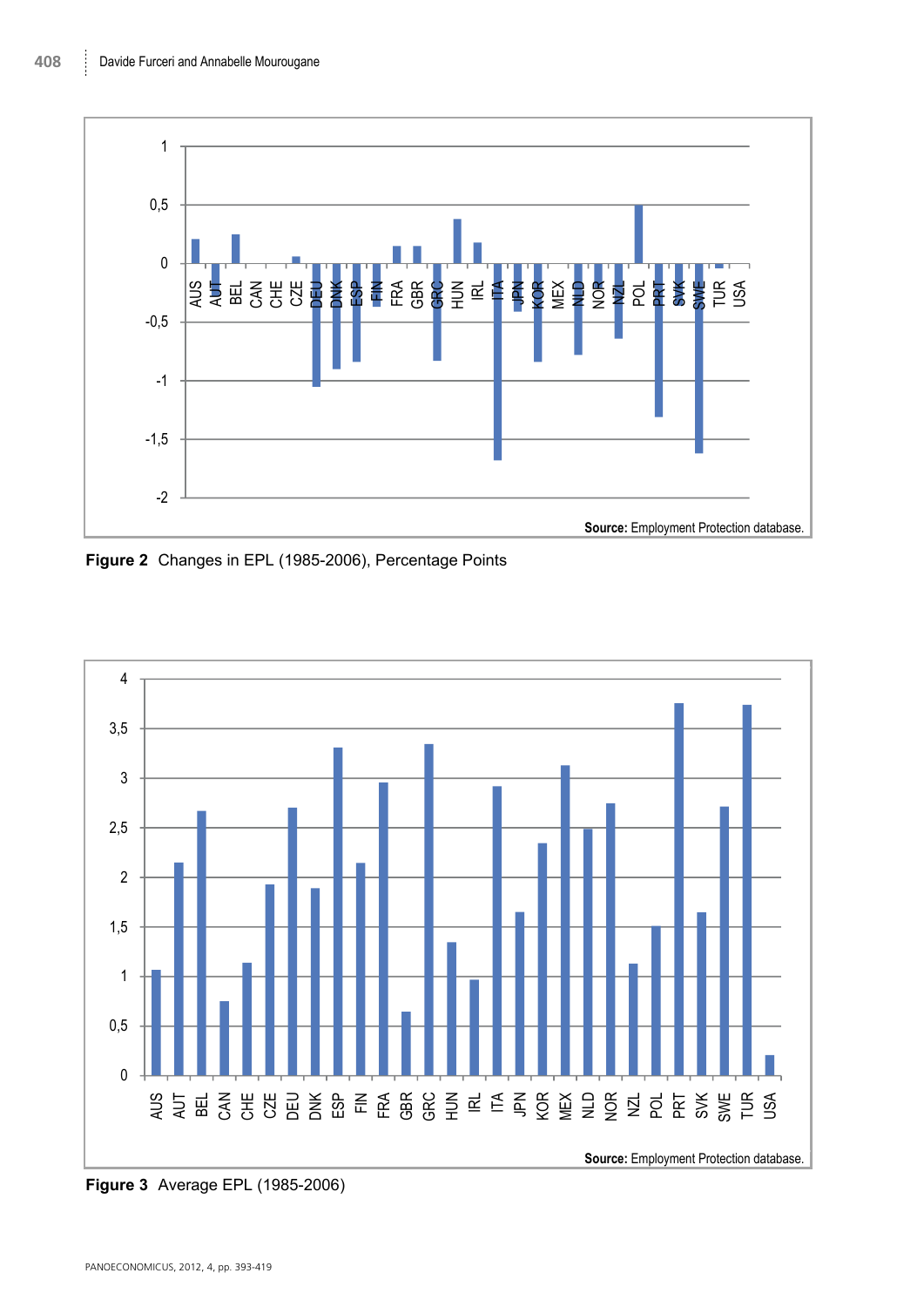

**Figure 4** The Effects of Economic Downturns on Structural Unemployment**,** Percentage Points  $(s=15)$ 



**Figure 5** The Effects of Economic Downturns on Structural Unemployment Depending on the Severity of the Downturn, Percentage Points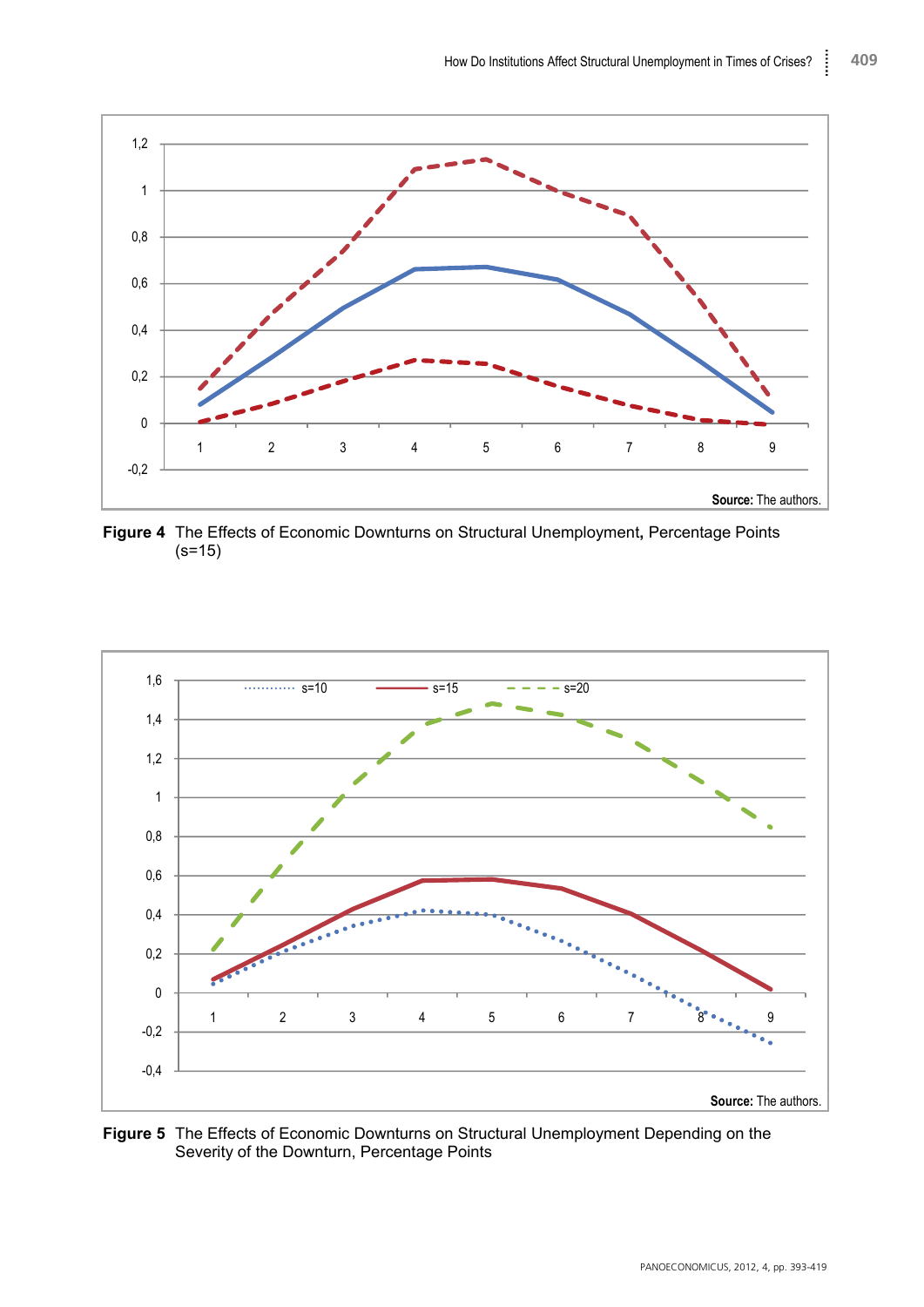

**Figure 6** Robustness Tests, Percentage Points



**Figure 7** Effect on Structural Unemployment, Accounting for Institutions, Percentage Points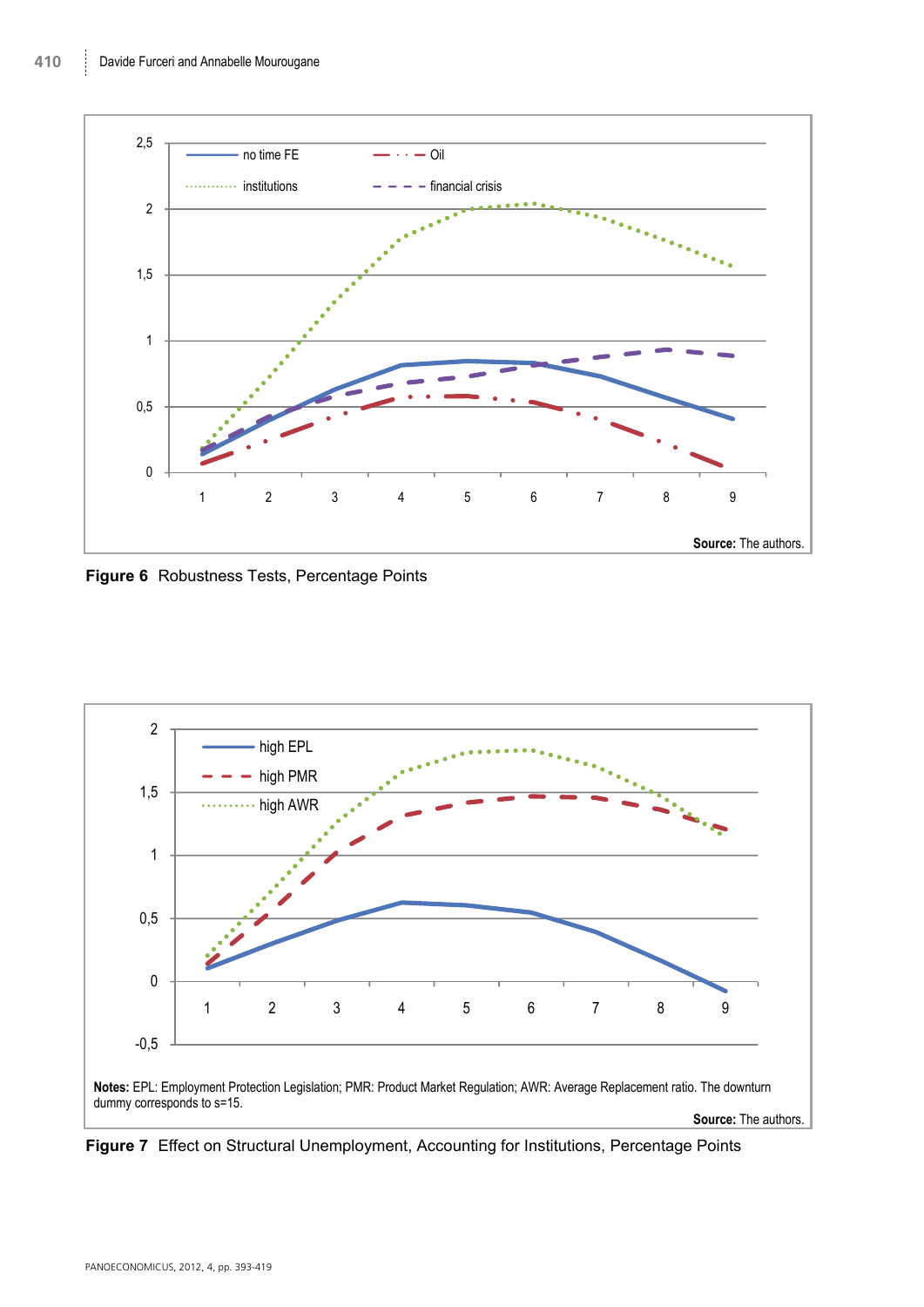

**Figure 8** EPL for Temporary Contracts



**Figure 9** The Effects of Economic Downturns on Structural Unemployment, when EPL is Above Average**,** Percentage Points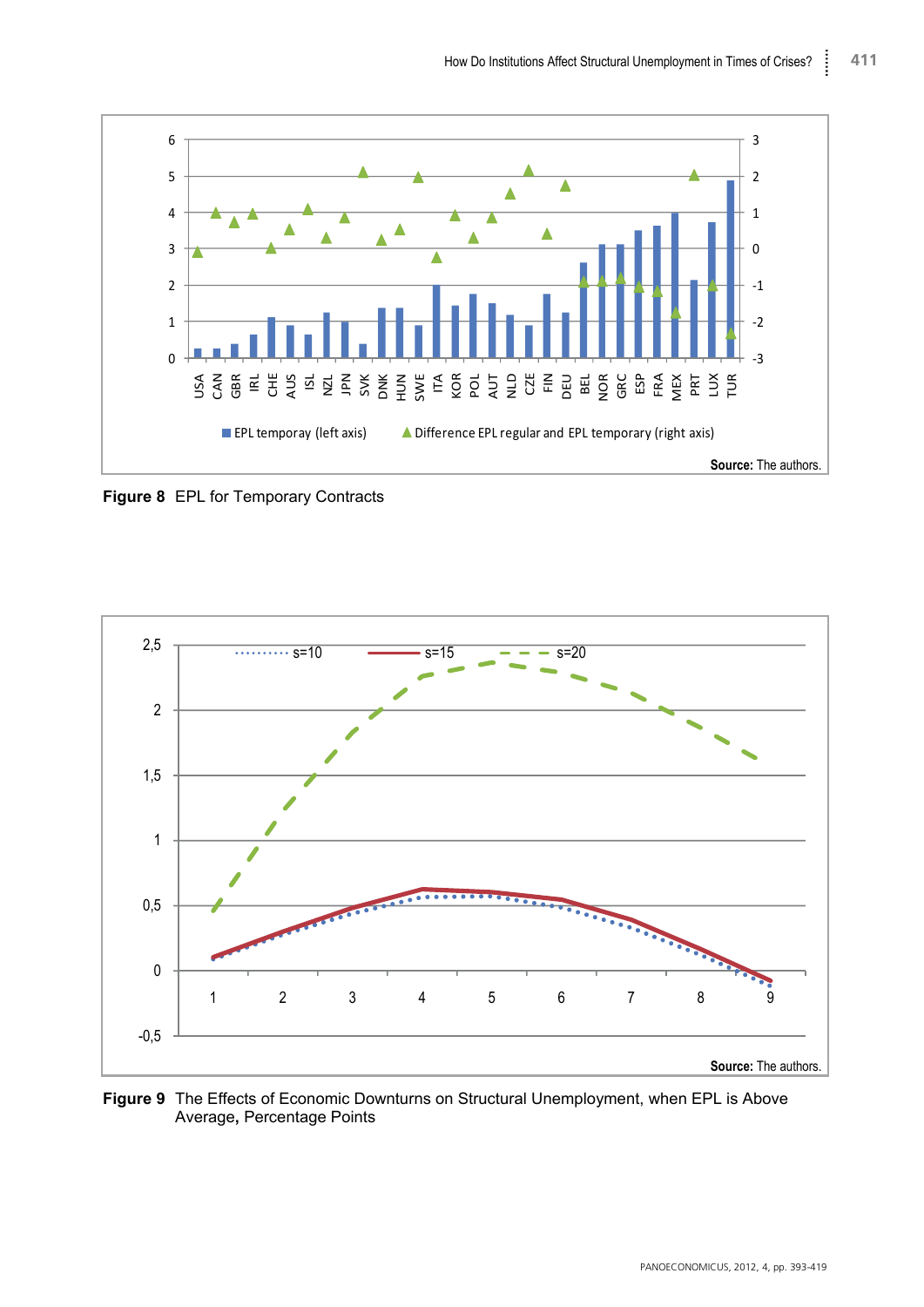|            |      | Percentage point change after |         |          |  |  |
|------------|------|-------------------------------|---------|----------|--|--|
|            |      | 1 year                        | 4 years | 10 years |  |  |
| CAN        | 1991 | 0.0                           | 0.1     | $-1.3$   |  |  |
| <b>FIN</b> | 1991 | 1.8                           | 4.7     | 1.5      |  |  |
| <b>KOR</b> | 1980 | $-0.1$                        | $-0.4$  | $-1.3$   |  |  |
| <b>LUX</b> | 1981 | 0.1                           | 0.4     | 0.8      |  |  |
| <b>NOR</b> | 1978 | 0.1                           | 0.6     | 1.6      |  |  |
| <b>PRT</b> | 1983 | $-0.1$                        | $-0.4$  | $-1.1$   |  |  |
| <b>ESP</b> | 1979 | 0.6                           | 3.9     | 8.7      |  |  |
| <b>TUR</b> | 1980 | 0.0                           | 0.1     | 0.4      |  |  |

#### **Table 1** Rise in Structural Unemployment During Severe Downturns

**Source:** Authors' estimations.

#### **Table 2** Average Impact of Economic Downturns on Structural Unemployment

|                   | $s = 10$      | $s = 15$     | $s = 20$      |
|-------------------|---------------|--------------|---------------|
|                   | 1.026         | 1.037        | 1.028         |
| $\Delta u^*$ (-1) | $(26.69)***$  | $(27.13)***$ | $(26.87)$ *** |
| $\Delta u^*(-2)$  | $-0.300$      | $-0.299$     | $-0.287$      |
|                   | $(-5.47)$ *** | $(-5.45)***$ | $(-5.25)***$  |
| $\Delta u^*(-3)$  | 0.125         | 0.106        | 0.105         |
|                   | $(2.30)$ **   | $(1.95)^*$   | $(1.94)^*$    |
| $\Delta u^*$ (-4) | $-0.276$      | $-0.269$     | $-0.269$      |
|                   | $(-5.20)$ *** | $(-5.05)***$ | $(-5.06)$ *** |
| $\Delta u^*(-5)$  | 0.310         | 0.298        | 0.291         |
|                   | $(6.06)***$   | $(5.80)$ *** | $(5.67)$ ***  |
| $\Delta u^*(-6)$  | $-0.132$      | $-0.129$     | $-0.129$      |
|                   | $(-2.80)$ *** | $(-2.74)***$ | $(-1.61)***$  |
| $\Delta u^*(-7)$  | $-0.071$      | $-0.068$     | $-0.070$      |
|                   | $(-1.64)^*$   | $(-1.56)$    | $(-1.61)$     |
| $\Delta u^*$ (-8) | 0.031         | 0.030        | 0.038         |
|                   | (1.04)        | (0.95)       | (1.21)        |
| <b>DOWNTURN</b>   | 0.046         | 0.070        | 0.222         |
|                   | (1.46)        | (1.57)       | $(2.79)***$   |
| DOWNTURN(-1)      | 0.119         | 0.104        | 0.214         |
|                   | $(3.74)***$   | $(2.33)$ **  | $(2.67)***$   |
| DOWNTURN(-2)      | $-0.025$      | 0.020        | 0.010         |
|                   | $(-0.82)$     | (0.49)       | (0.14)        |
| DOWNTURN(-3)      | $-0.0105$     | 0.002        | $-0.003$      |
|                   | $(-0.35)$     | (0.05)       | $(-0.04)$     |
| DOWNTURN(-4)      | $-0.073$      | $-0.090$     | $-0.076$      |
|                   | $(-2.55)$ **  | $(-2.38)$ ** | $(-1.36)$     |
| DOWNTURN(-5)      | $-0.072$      | $-0.003$     | $-0.072$      |
|                   | $(-2.54)$ **  | $(-0.07)$    | $(-1.29)$     |
| DOWNTURN(-6)      | $-0.060$      | $-0.090$     | $-0.059$      |
|                   | $(-2.24)$ **  | $(-2.63)***$ | $(-1.15)$     |
| DOWNTURN(-7)      | $-0.040$      | $-0.053$     | $-0.073$      |
|                   | $(-1.52)$     | $(-1.47)$    | $(-1.42)$     |
| DOWNTURN(-8)      | $-0.016$      | $-0.049$     | $-0.031$      |
|                   | $(-0.60)$     | $(-1.36)$    | $(-0.60)$     |
| R <sup>2</sup>    | 0.87          | 0.87         | 0.87          |
| N                 | 731           | 731          | 731           |
| F- test country   | $3.63***$     | $3.60***$    | $3.57***$     |
| F- test time      | $2.77***$     | $2.82***$    | $2.91***$     |

**Notes:** T-statistics in parenthesis. \*,\*\*,\*\*\* denote significant at 10%, 5% and 1%, respectively.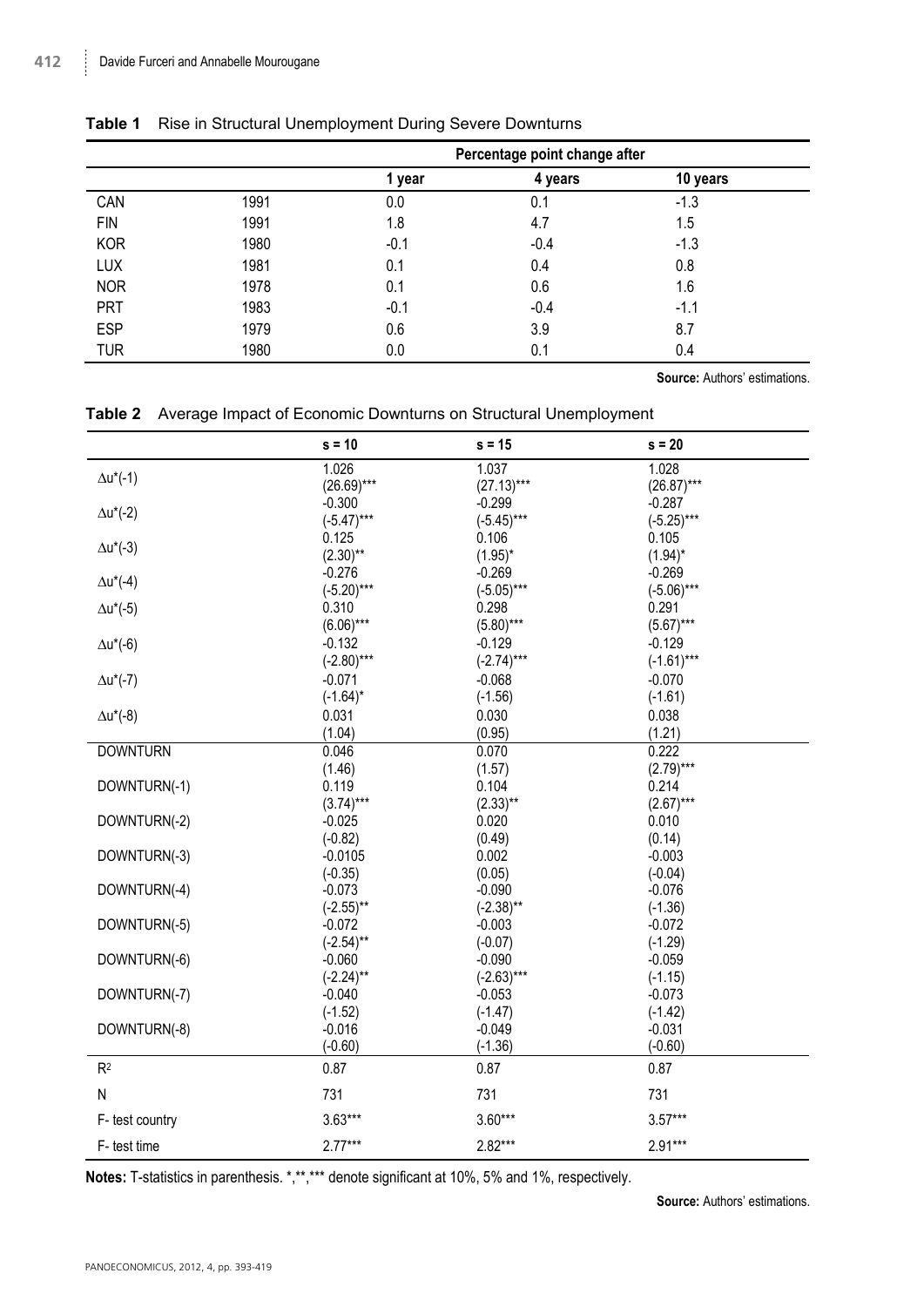| DOWNTURN-1               | DOWNTURN-2               | <b>DOWNTURN-3</b>        | <b>DOWNTURN-4</b>     | <b>DOWNTURN-5</b>        | <b>DOWNTURN-6</b>        | DOWNTURN-7               |           | <b>DOWNTURN-8</b>        |
|--------------------------|--------------------------|--------------------------|-----------------------|--------------------------|--------------------------|--------------------------|-----------|--------------------------|
| $-0.074$<br>$(-2.54)$ ** | $-0.079$<br>$(-2.41)$ ** | $-0.058$<br>$(-2.63)***$ | $-0.054$<br>(-2.21)** | $-0.056$<br>$(-2.46)$ ** | $-0.039$<br>$(-2.31)$ ** | $-0.031$<br>$(-2.01)$ ** |           | $-0.050$<br>$(-2.48)$ ** |
| Δu                       | ∆u*(-1)                  | ∆u*(-2)                  | $\Delta u^*(-3)$      | ∆u*(-4)                  | $\Delta u^* (-5)$        | $\Delta u^*$ (-6)        | ∆u*(-7)   | $\Delta u^* (-8)$        |
| 0.054                    | $-0.012$                 | $-0.035$                 | 0.029                 | $-0.062$                 | 0.094                    | $-0.015$                 | $-0.031$  | 0.020                    |
| (0.80)                   | $(-0.21)$                | $(-0.77)$                | (0.73)                | $(-1.25)$                | (1.59)                   | $(-0.47)$                | $(-0.78)$ | (0.71)                   |

**Table 3** Structural Unemployment Effect on the Downturn Occurrence Probability

**Notes:** the downturn dummy corresponds to a degree of severity of 15%. T-statistics in parenthesis. \*,\*\*,\*\*\* denote significant at 10%, 5% and 1%, respectively.

**Source:** Authors' estimations.

#### **Table 4** Influence of Institutions

|                   | <b>EPL</b>   | <b>Product market</b> | Average           |  |  |  |  |
|-------------------|--------------|-----------------------|-------------------|--|--|--|--|
|                   |              | regulation            | replacement ratio |  |  |  |  |
| <b>HIGH</b>       |              |                       |                   |  |  |  |  |
| $\Delta u^*(-1)$  | 1.128        | 1.241                 | 1.118             |  |  |  |  |
|                   | $(17.38)***$ | $(21.27)***$          | $(22.04)***$      |  |  |  |  |
| $\Delta u^*$ (-2) | $-0.506$     | $-0.602$              | $-0.371$          |  |  |  |  |
|                   | $(-5.19)***$ | $(-7.33)***$          | $(-5.13)***$      |  |  |  |  |
| $\Delta u^*(-3)$  | 0.187        | 0.278                 | 0.055             |  |  |  |  |
|                   | $(1.93)^*$   | $(3.37)***$           | (0.79)            |  |  |  |  |
| $\Delta u^*$ (-4) | $-0.259$     | $-0.308$              | $-0.231$          |  |  |  |  |
|                   | $(-2.86)***$ | $(-3.80)$ ***         | $(-3.51)$ ***     |  |  |  |  |
| $\Delta u^*(-5)$  | 0.228        | 0.284                 | 0.341             |  |  |  |  |
|                   | $(2.52)$ **  | $(3.65)***$           | $(5.62)***$       |  |  |  |  |
| $\Delta u^*(-6)$  | $-0.047$     | $-0.116$              | $-0.143$          |  |  |  |  |
|                   | $(-0.51)$    | $(-1.72)^*$           | $(-2.54)$ **      |  |  |  |  |
| $\Delta u^*(-7)$  | $-0.047$     | $-0.048$              | $-0.072$          |  |  |  |  |
|                   | $(-0.52)$    | $(-0.81)$             | $(-1.38)$         |  |  |  |  |
| $\Delta u^*$ (-8) | $-0.040$     | 0.025                 | 0.008             |  |  |  |  |
|                   | $(-0.65)$    | (0.56)                | (0.21)            |  |  |  |  |
| <b>DOWNTURN</b>   | 0.295        | 0.098                 | 0.177             |  |  |  |  |
|                   | $(3.36)***$  | (1.41)                | $(2.60)$ ***      |  |  |  |  |
| DOWNTURN(-1)      | 0.262        | 0.214                 | 0.238             |  |  |  |  |
|                   | $(2.95)***$  | $(3.08)***$           | $(3.45)***$       |  |  |  |  |
| DOWNTURN(-2)      | 0.071        | 0.043                 | 0.001             |  |  |  |  |
|                   | (0.81)       | (0.61)                | (0.02)            |  |  |  |  |
| DOWNTURN(-3)      | 0.174        | $-0.021$              | $-0.014$          |  |  |  |  |
|                   | $(1.99)$ **  | $(-0.31)$             | $(-0.17)$         |  |  |  |  |
| DOWNTURN(-4)      | $-0.085$     | $-0.071$              | $-0.091$          |  |  |  |  |
|                   | $(-0.97)$    | $(-1.00)$             | $(-1.32)$         |  |  |  |  |
| DOWNTURN(-5)      | 0.224        | $-0.091$              | 0.033             |  |  |  |  |
|                   | $(2.58)***$  | $(-1.28)$             | (0.47)            |  |  |  |  |
| DOWNTURN(-6)      | $-0.148$     | $-0.112$              | $-0.160$          |  |  |  |  |
|                   | $(-1.70)^*$  | $(-1.79)^*$           | $(-2.34)$ **      |  |  |  |  |
| DOWNTURN(-7)      | $-0.028$     | $-0.067$              | $-0.091$          |  |  |  |  |
|                   | $(-0.32)$    | $(-1.08)$             | $(-1.32)$         |  |  |  |  |
| DOWNTURN(-8)      | $-0.051$     | $-0.090$              | $-0.042$          |  |  |  |  |
|                   | $(-0.59)$    | $(-1.45)$             | $(-0.61)$         |  |  |  |  |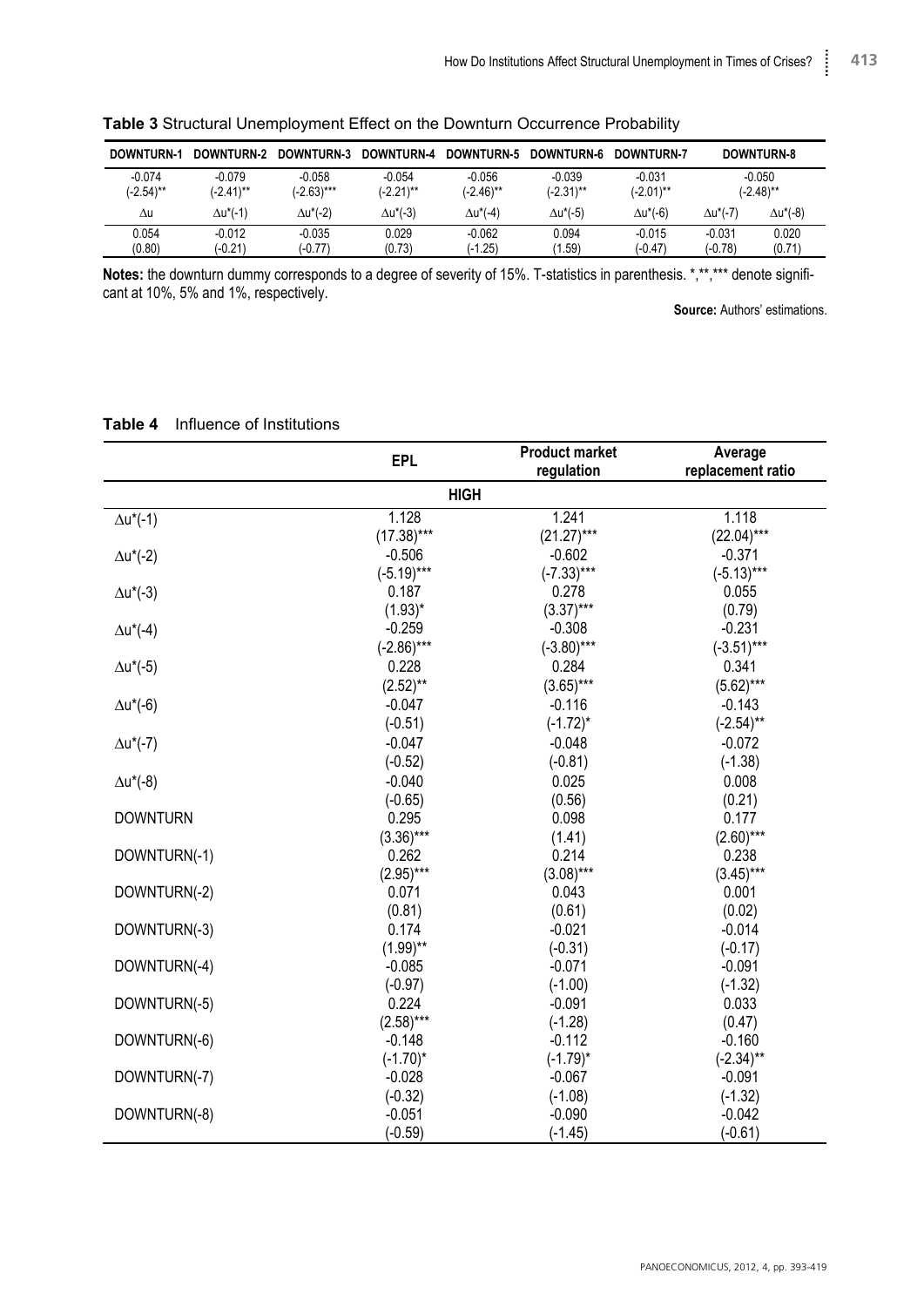|                   | <b>EPL</b>               | <b>Product market</b><br>regulation | Average<br>replacement ratio |  |  |  |  |
|-------------------|--------------------------|-------------------------------------|------------------------------|--|--|--|--|
| LOW               |                          |                                     |                              |  |  |  |  |
| $\Delta u^*$ (-1) | 0.708                    | 0.964                               | 0.892                        |  |  |  |  |
|                   | $(9.26)***$              | $(22.78)***$                        | $(16.87)***$                 |  |  |  |  |
| $\Delta u^*(-2)$  | $-0.189$                 | $-0.216$                            | $-0.173$                     |  |  |  |  |
|                   | $(-2.24)$ **             | $(-3.82)***$                        | $(-2.43)$ **                 |  |  |  |  |
| $\Delta u^*$ (-3) | 0.211                    | 0.117                               | 0.170                        |  |  |  |  |
|                   | $(2.66)***$              | $(2.10)$ **                         | $(2.42)$ **                  |  |  |  |  |
| $\Delta u^*$ (-4) | $-0.250$                 | $-0.267$                            | $-0.273$                     |  |  |  |  |
|                   | $(-3.20)***$             | $(-4.91)***$                        | $(-4.06)$ ***                |  |  |  |  |
| $\Delta u^*(-5)$  | 0.175                    | 0.257                               | 0.194                        |  |  |  |  |
|                   | $(2.30)$ **              | $(4.81)***$                         | $(2.96)***$                  |  |  |  |  |
| $\Delta u^*(-6)$  | $-0.032$                 | $-0.141$                            | $-0.101$                     |  |  |  |  |
|                   | $(-0.45)$                | $(-2.93)***$                        | $(-1.65)$                    |  |  |  |  |
| $\Delta u^*(-7)$  | 0.059                    | $-0.045$                            | $-0.107$                     |  |  |  |  |
|                   | (0.90)                   | $(-0.99)$                           | $(-1.83)^*$                  |  |  |  |  |
| $\Delta u^*$ (-8) | $-0.055$                 | 0.014                               | 0.082                        |  |  |  |  |
|                   | $(-1.04)$                | (0.41)                              | $(1.83)^*$                   |  |  |  |  |
| <b>DOWNTURN</b>   | 0.027                    | 0.064                               | 0.002                        |  |  |  |  |
|                   | (0.43)                   | (1.05)                              | (0.03)                       |  |  |  |  |
| DOWNTURN(-1)      | $-0.005$                 | 0.014                               | $-0.001$                     |  |  |  |  |
|                   | $(-0.08)$                | (0.24)                              | $(-0.02)$                    |  |  |  |  |
| DOWNTURN(-2)      | 0.030                    | $-0.021$                            | 0.031                        |  |  |  |  |
|                   | (0.59)                   | $(-0.41)$                           | (0.58)                       |  |  |  |  |
| DOWNTURN(-3)      | $-0.045$                 | 0.031                               | 0.008                        |  |  |  |  |
|                   | $(-0.77)$                | (0.60)                              | (0.16)                       |  |  |  |  |
| DOWNTURN(-4)      | $-0.158$                 | $-0.075$                            | $-0.089$                     |  |  |  |  |
|                   | $(-3.09)***$             | $(-1.68)^*$                         | $(-1.93)^*$                  |  |  |  |  |
| DOWNTURN(-5)      | $-0.056$                 | 0.008                               | $-0.028$                     |  |  |  |  |
|                   | $(-1.09)$                | (0.18)                              | $(-0.60)$                    |  |  |  |  |
| DOWNTURN(-6)      | $-0.131$                 | $-0.077$                            | $-0.089$                     |  |  |  |  |
|                   | $(-2.74)***$<br>$-0.119$ | $(-1.68)^*$                         | $(-1.93)$ **                 |  |  |  |  |
| DOWNTURN(-7)      |                          | $-0.053$                            | $-0.048$                     |  |  |  |  |
| DOWNTURN(-8)      | $(-2.54)$ **<br>$-0.094$ | $(-1.18)$<br>$-0.032$               | $(-1.12)$<br>$-0.059$        |  |  |  |  |
|                   | $(-2.20)$ **             | $(-0.75)$                           | $(-1.42)$                    |  |  |  |  |
| R <sup>2</sup>    | 0.84                     | 0.88                                | 0.87                         |  |  |  |  |
| N                 | 731                      | 731                                 | 731                          |  |  |  |  |
|                   |                          |                                     |                              |  |  |  |  |
| F- test country   | 1.22                     | $3.65***$                           | $3.35***$                    |  |  |  |  |
| F- test time      | $1.75***$                | $2.84***$                           | $2.75***$                    |  |  |  |  |

#### **Table 4** Influence of Institutions (*contd)*

**Notes:** T-statistics in parenthesis. \*,\*\*,\*\*\* denote significant at 10%, 5% and 1%, respectively. The DOWNTURN dummy corresponds to s=15. Dummy for institutions have been included in the analysis, but they are not reported since they turned out not to be significant.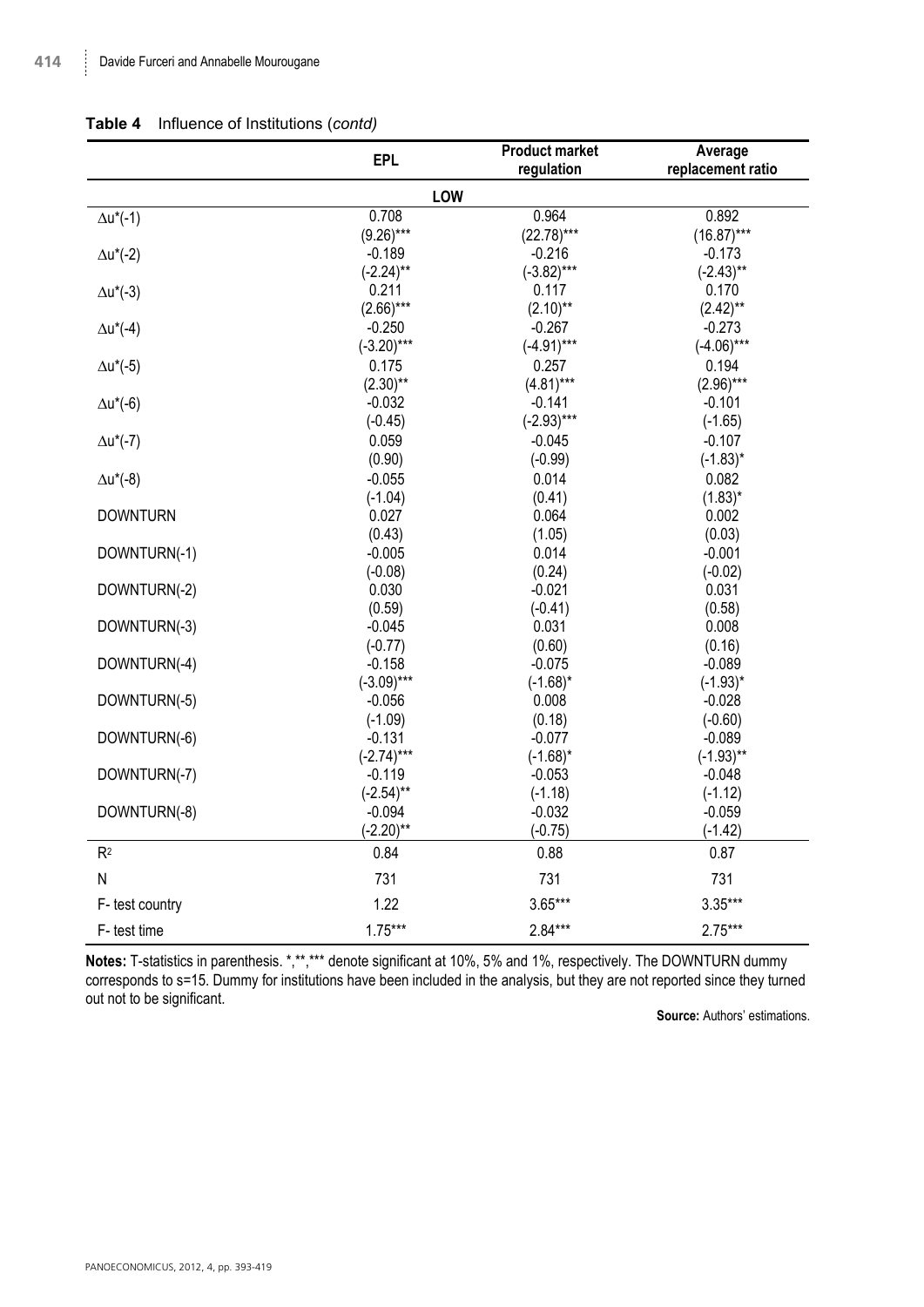|                   | <b>EPL</b> for permanent | EPL for temporary | <b>EPL</b>   |  |  |  |
|-------------------|--------------------------|-------------------|--------------|--|--|--|
|                   | contracts                | contracts         |              |  |  |  |
| <b>HIGH</b>       |                          |                   |              |  |  |  |
| $\Delta u^*(-1)$  | 1.112                    | 1.182             | 1.128        |  |  |  |
|                   | $(17.35)***$             | $(14.87)***$      | $(17.38)***$ |  |  |  |
| $\Delta u^*(-2)$  | $-0.442$                 | $-0.441$          | $-0.506$     |  |  |  |
|                   | $(-4.59)***$             | $(-3.91)***$      | $(-5.19)***$ |  |  |  |
| $\Delta u^*$ (-3) | 0.182                    | 0.242             | 0.187        |  |  |  |
|                   | $(1.94)^*$               | $(2.31)$ **       | $(1.93)^*$   |  |  |  |
| $\Delta u^*$ (-4) | $-0.297$                 | $-0.364$          | $-0.259$     |  |  |  |
|                   | $(-3.47)***$             | $(-3.81)***$      | $(-2.86)***$ |  |  |  |
| $\Delta u^*(-5)$  | 0.289                    | 0.302             | 0.228        |  |  |  |
|                   | $(3.37)***$              | $(3.14)***$       | $(2.52)$ **  |  |  |  |
| $\Delta u^*(-6)$  | $-0.088$                 | $-0.181$          | $-0.047$     |  |  |  |
|                   | $(-1.01)$                | $(-1.88)^*$       | $(-0.51)$    |  |  |  |
| $\Delta u^*(-7)$  | $-0.059$                 | 0.028             | $-0.047$     |  |  |  |
|                   | $(-0.70)$                | (0.30)            | $(-0.52)$    |  |  |  |
| $\Delta u^*$ (-8) | $-0.040$                 | 0.037             | $-0.040$     |  |  |  |
|                   | $(-0.65)$                | (0.51)            | $(-0.65)$    |  |  |  |
| <b>DOWNTURN</b>   | 0.267                    | $-0.092$          | 0.295        |  |  |  |
|                   | $(3.13)***$              | $(-0.87)$         | $(3.36)***$  |  |  |  |
| DOWNTURN(-1)      | 0.324                    | 0.158             | 0.262        |  |  |  |
|                   | $(3.77)***$              | (1.54)            | $(2.95)***$  |  |  |  |
| DOWNTURN(-2)      | 0.057                    | $-0.045$          | 0.071        |  |  |  |
|                   | (0.66)                   | $(-0.45)$         | (0.81)       |  |  |  |
| DOWNTURN(-3)      | 0.171                    | 0.093             | 0.174        |  |  |  |
|                   | $(2.03)$ **              | (0.91)            | $(1.99)$ **  |  |  |  |
| DOWNTURN(-4)      | $-0.121$                 | $-0.031$          | $-0.085$     |  |  |  |
|                   | $(-1.44)$                | $(-0.31)$         | $(-0.97)$    |  |  |  |
| DOWNTURN(-5)      | 0.185                    | 0.161             | 0.224        |  |  |  |
|                   | $(2.23)$ **              | (1.62)            | $(2.58)***$  |  |  |  |
| DOWNTURN(-6)      | $-0.192$                 | $-0.183$          | $-0.148$     |  |  |  |
|                   | $(-2.31)$ **             | $(-1.82)^*$       | $(-1.70)^*$  |  |  |  |
| DOWNTURN(-7)      | $-0.044$                 | $-0.013$          | $-0.028$     |  |  |  |
|                   | $(-0.53)$                | $(-0.13)$         | $(-0.32)$    |  |  |  |
| DOWNTURN(-8)      | $-0.074$                 | $-0.129$          | $-0.051$     |  |  |  |
|                   | $(-0.89)$                | $(-1.30)$         | $(-0.59)$    |  |  |  |

|  | <b>Table 5</b> EPL for Permanent Contracts and EPL for Temporary Contracts |  |
|--|----------------------------------------------------------------------------|--|
|--|----------------------------------------------------------------------------|--|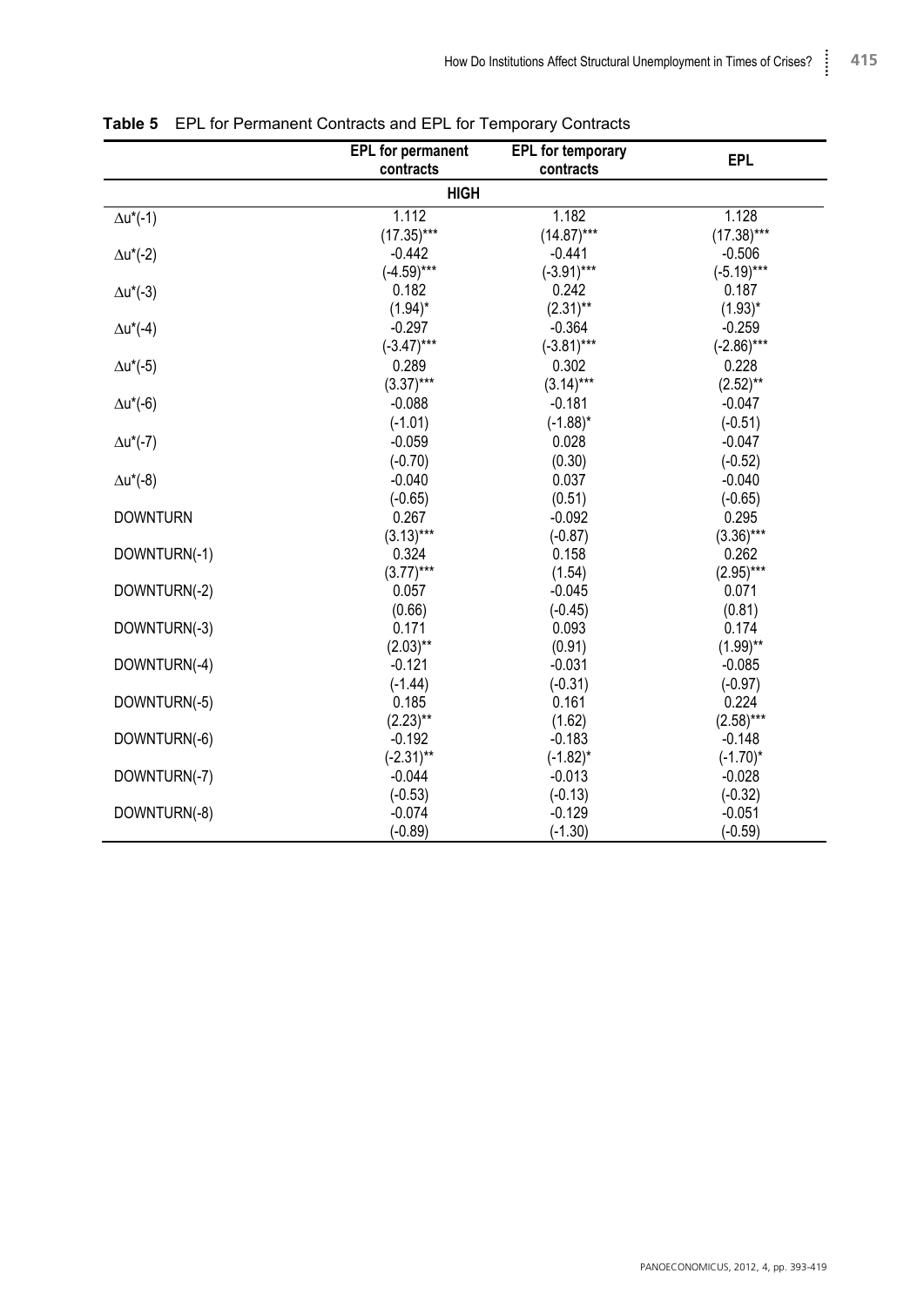|                   | <b>EPL</b> for permanent | EPL for temporary | <b>EPL</b>    |  |  |  |
|-------------------|--------------------------|-------------------|---------------|--|--|--|
|                   | contracts                | contracts         |               |  |  |  |
| LOW               |                          |                   |               |  |  |  |
| $\Delta u^*$ (-1) | 0.956                    | 1.006             | 0.708         |  |  |  |
|                   | $(20.31)***$             | $(24.88)***$      | $(9.26)***$   |  |  |  |
| $\Delta u^*(-2)$  | $-0.219$                 | $-0.280$          | $-0.189$      |  |  |  |
|                   | $(-3.44)***$             | $(-4.96)$ ***     | $(-2.24)$ **  |  |  |  |
| $\Delta u^*$ (-3) | 0.142                    | 0.103             | 0.211         |  |  |  |
|                   | $(2.32)$ **              | $(1.84)^*$        | $(2.66)***$   |  |  |  |
| $\Delta u^*(-4)$  | $-0.294$                 | $-0.265$          | $-0.250$      |  |  |  |
|                   | $(-4.96)$ ***            | $(-4.85)***$      | $(-3.20)$ *** |  |  |  |
| $\Delta u^*(-5)$  | 0.264                    | 0.307             | 0.175         |  |  |  |
|                   | $(4.65)***$              | $(5.85)***$       | $(2.30)$ **   |  |  |  |
| $\Delta u^*(-6)$  | $-0.142$                 | $-0.124$          | $-0.032$      |  |  |  |
|                   | $(-2.81)***$             | $(-2.58)***$      | $(-0.45)$     |  |  |  |
| $\Delta u^*$ (-7) | $-0.047$                 | $-0.083$          | 0.059         |  |  |  |
|                   | $(-1.00)$                | $(-1.86)^*$       | (0.90)        |  |  |  |
| $\Delta u^*$ (-8) | $-0.074$                 | 0.0258            | $-0.055$      |  |  |  |
|                   | $(-0.89)$                | (0.79)            | $(-1.04)$     |  |  |  |
| <b>DOWNTURN</b>   | $-0.001$                 | 0.115             | 0.027         |  |  |  |
|                   | $(-0.02)$                | $(2.15)$ **       | (0.43)        |  |  |  |
| DOWNTURN(-1)      | 0.009                    | 0.113             | $-0.005$      |  |  |  |
|                   | (0.16)                   | $(2.09)$ **       | $(-0.08)$     |  |  |  |
| DOWNTURN(-2)      | 0.031                    | 0.036             | 0.030         |  |  |  |
|                   | (0.62)                   | (0.75)            | (0.59)        |  |  |  |
| DOWNTURN(-3)      | $-0.028$                 | $-0.014$          | $-0.045$      |  |  |  |
|                   | $(-0.56)$                | $(-0.29)$         | $(-0.77)$     |  |  |  |
| DOWNTURN(-4)      | $-0.088$                 | $-0.123$          | $-0.158$      |  |  |  |
|                   | $(-1.98)$ **             | $(-2.86)***$      | $(-3.09)***$  |  |  |  |
| DOWNTURN(-5)      | $-0.043$                 | $-0.035$          | $-0.056$      |  |  |  |
|                   | $(-0.53)$                | $(-0.81)$         | $(-1.09)$     |  |  |  |
| DOWNTURN(-6)      | $-0.078$                 | $-0.093$          | $-0.131$      |  |  |  |
|                   | $(-1.86)^*$              | $(-2.26)$ **      | $(-2.74)***$  |  |  |  |
| DOWNTURN(-7)      | $-0.054$                 | $-0.054$          | $-0.119$      |  |  |  |
|                   | $(-1.30)$                | $(-1.32)$         | $(-2.54)$ **  |  |  |  |
| DOWNTURN(-8)      | $-0.041$                 | $-0.038$          | $-0.094$      |  |  |  |
|                   | $(-1.02)$                | $(-0.98)$         | $(-2.20)$ **  |  |  |  |
| R <sup>2</sup>    | 0.87                     | 0.87              | 0.84          |  |  |  |
| N                 | 491                      | 491               | 491           |  |  |  |
| F- test country   | 268***                   | $3.69***$         | 1.22          |  |  |  |
| F- test time      | $3.77***$                | $2.79***$         | $1.75***$     |  |  |  |

#### **Table 5** EPL for Permanent Contracts and EPL for Temporary Contracts (*contd*)

**Notes:** T-statistics in parenthesis. \*,\*\*,\*\*\* denote significant at 10%, 5% and 1%, respectively. The DOWNTURN dummy corresponds to s = 15. Dummy for institutions have been included in the analysis, but they are not reported since they resulted to not be significant.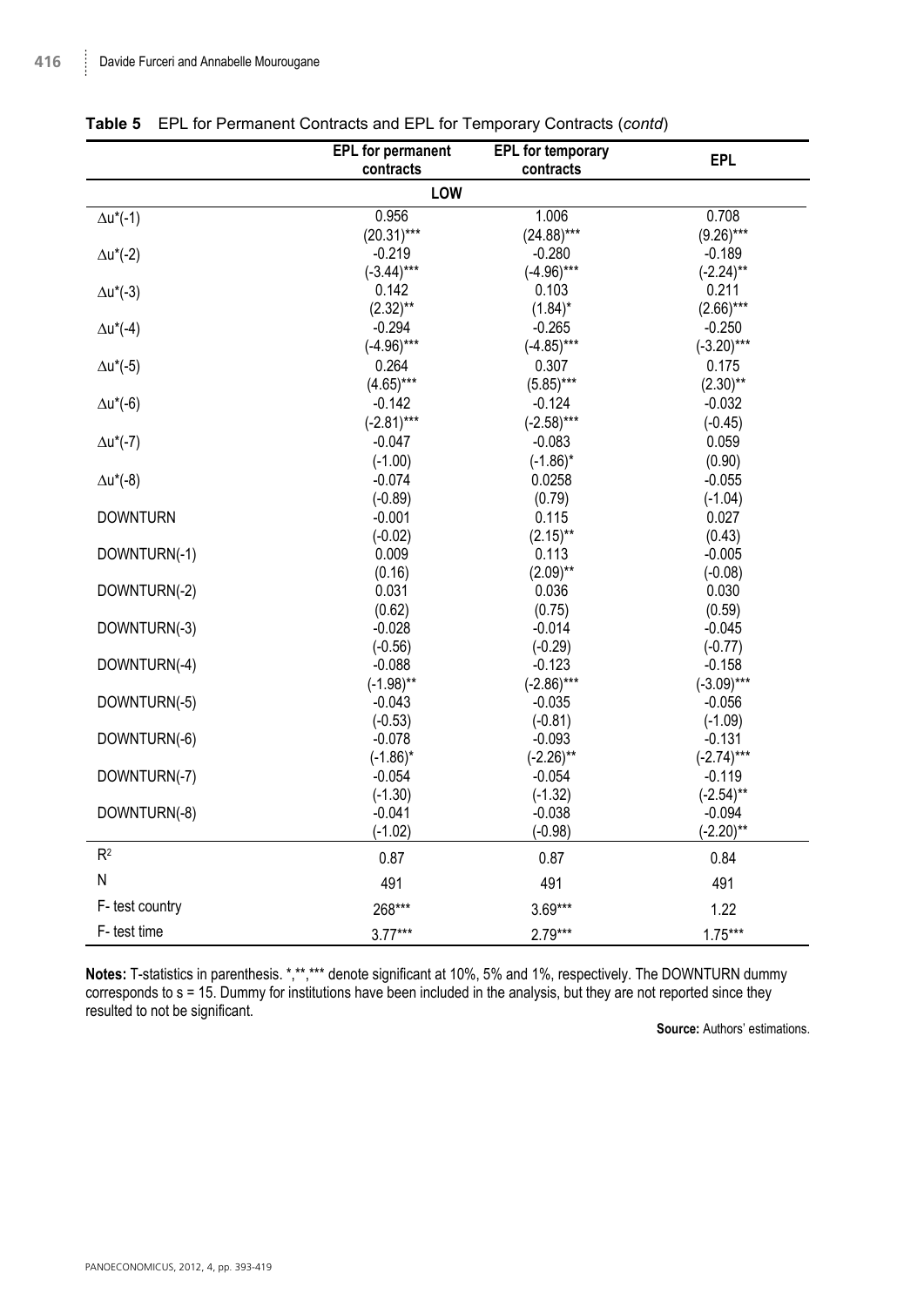|                   | $S = 15$ and<br>no time FE | S=15, time dummies,<br>country FE +oil<br>shocks | $S = 15$<br>time & country FE<br>introduction of<br>institutions<br>$(\triangle EPL, \triangle PMR,$<br>∆AWR) | <b>Financial DOWNTURN</b><br>dummy<br>time & country FE |
|-------------------|----------------------------|--------------------------------------------------|---------------------------------------------------------------------------------------------------------------|---------------------------------------------------------|
| $\Delta u^*(-1)$  | 1.079                      | 1.037                                            | 1.071                                                                                                         | 1.042                                                   |
|                   | $(28.74)***$               | $(27.13)***$                                     | $(17.19)***$                                                                                                  | $(27.36)***$                                            |
| $\Delta u^*(-2)$  | $-0.308$                   | $-0.299$                                         | $-0.332$                                                                                                      | $-0.304$                                                |
|                   | $(-5.64)***$               | $(-5.45)***$                                     | $(-3.67)***$                                                                                                  | $(-5.59)***$                                            |
| $\Delta u^*(-3)$  | 0.101                      | 0.106                                            | $-0.022$                                                                                                      | 0.100                                                   |
|                   | $(1.86)^*$                 | $(1.95)$ **                                      | $(-0.23)$                                                                                                     | $(1.84)^*$                                              |
| $\Delta u^*(-4)$  | $-0.267$                   | $-0.269$                                         | $-0.113$                                                                                                      | $-0.269$                                                |
|                   | $(-5.07)***$               | $(-5.05)***$                                     | $(-1.21)$                                                                                                     | $(-5.11)***$                                            |
| $\Delta u^*(-5)$  | 0.333                      | 0.298                                            | 0.223                                                                                                         | 0.289                                                   |
|                   | $(6.56)***$                | $(5.80)***$                                      | $(2.62)***$                                                                                                   | $(5.70***$                                              |
| $\Delta u^*(-6)$  | $-0.146$                   | $-0.129$                                         | $-0.125$                                                                                                      | $-0.127$                                                |
|                   | $(-3.12)***$               | $(-2.74)***$                                     | $(-1.69)***$                                                                                                  | $(-2.73)***$                                            |
| $\Delta u^*(-7)$  | $-0.068$                   | $-0.068$                                         | $-0.041$                                                                                                      | $-0.065$                                                |
|                   | $(-1.56)$                  | $(-1.56)$                                        | $(-0.63)$                                                                                                     | $(-1.51)$                                               |
| $\Delta u^*$ (-8) | 0.058                      | 0.030                                            | 0.016                                                                                                         | 0.042                                                   |
|                   | $(1.87)^*$                 | (0.95)                                           | (0.34)                                                                                                        | (1.37)                                                  |
| <b>DOWNTURN</b>   | 0.142                      | 0.070                                            | 0.187                                                                                                         | 0.171                                                   |
|                   | $(3.19)***$                | (1.57)                                           | $(2.19)$ **                                                                                                   | $(4.27)***$                                             |
| DOWNTURN(-1)      | 0.102                      | 0.104                                            | 0.333                                                                                                         | 0.077                                                   |
|                   | $(2.29)$ **                | $(2.33)***$                                      | $(3.79)***$                                                                                                   | $(1.89)^*$                                              |
| DOWNTURN(-2)      | 0.003                      | 0.020                                            | 0.069                                                                                                         | $-0.058$                                                |
|                   | (0.08)                     | (0.49)                                           | (0.79)                                                                                                        | $(-1.43)$                                               |
| DOWNTURN(-3)      | $-0.005$                   | 0.002                                            | 0.044                                                                                                         | $-0.003$                                                |
|                   | $(-0.12)$                  | (0.05)                                           | (0.51)                                                                                                        | $(-0.08)$                                               |
| DOWNTURN(-4)      | $-0.083$                   | $-0.090$                                         | $-0.076$                                                                                                      | 0.017                                                   |
|                   | $(-2.19)$ **               | $(-2.38)***$                                     | $(-1.11)$                                                                                                     | (0.40)                                                  |
| DOWNTURN(-5)      | 0.005                      | $-0.003$                                         | 0.002                                                                                                         | 0.066                                                   |
|                   | (0.14)                     | $(-0.19)$                                        | (0.03)                                                                                                        | $(1.80)^*$                                              |
| DOWNTURN(-6)      | $-0.095$                   | $-0.090$                                         | $-0.099$                                                                                                      | $-0.030$                                                |
|                   | $(-2.60)$ ***              | $(-2.47***$                                      | $(-1.73)^*$                                                                                                   | $(-0.94)$                                               |
| DOWNTURN(-7)      | $-0.045$                   | $-0.053$                                         | $-0.047$                                                                                                      | 0.036                                                   |
|                   | $(-1.23)$                  | $(-1.47)$                                        | $(-0.83)$                                                                                                     | (1.17)                                                  |
| DOWNTURN(-8)      | $-0.021$                   | $-0.049$                                         | $-0.030$                                                                                                      | $-0.080$                                                |
|                   | $(-0.57)$                  | $(-1.36)$                                        | $(-0.58)$                                                                                                     | $(-2.54)$ **                                            |
| R <sup>2</sup>    | 0.84                       | 0.87                                             | 0.85                                                                                                          | 0.87                                                    |
| N                 | 731                        | 731                                              | 306                                                                                                           | 731                                                     |

### **Table A1** Robustness Checks

**Notes:** T-statistics in parenthesis. \*,\*\*,\*\*\* denote significant at 10%, 5% and 1%, respectively.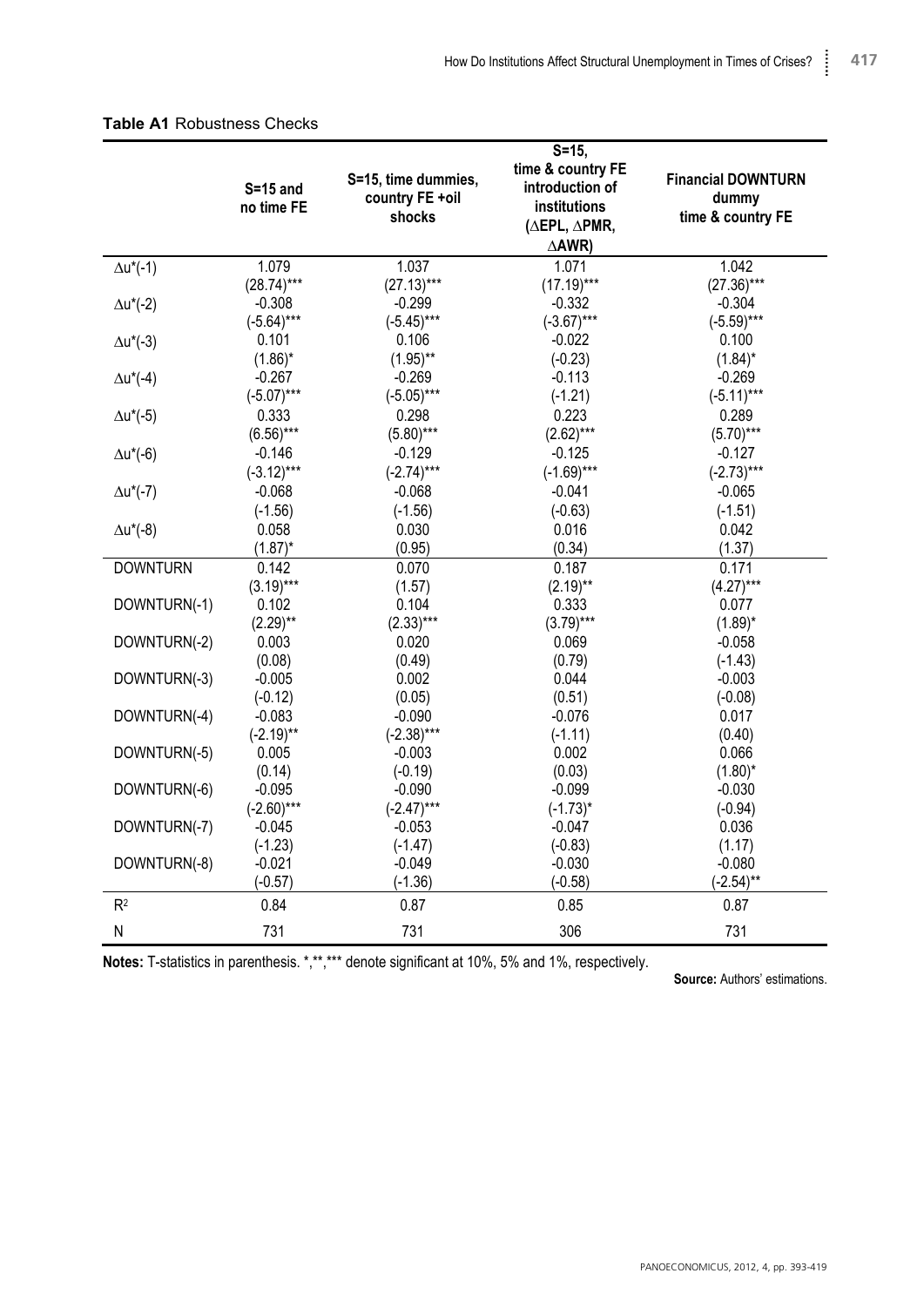|                   | $s=10$       | $s = 15$     | $s=20$       |  |  |  |
|-------------------|--------------|--------------|--------------|--|--|--|
| <b>HIGH EPL</b>   |              |              |              |  |  |  |
| $\Delta u^*(-1)$  | 1.131        | 1.128        | 1.008        |  |  |  |
|                   | $(18.02)***$ | $(17.38)***$ | $(14.79***$  |  |  |  |
| $\Delta u^*$ (-2) | $-0.481$     | $-0.506$     | $-0.345$     |  |  |  |
|                   | $(-5.08)***$ | $(-5.19)***$ | $(-3.54)***$ |  |  |  |
| $\Delta u^*(-3)$  | 0.145        | 0.187        | 0.171        |  |  |  |
|                   | (1.53)       | $(1.93)^*$   | $(1.81)^*$   |  |  |  |
| $\Delta u^*$ (-4) | $-0.218$     | $-0.259$     | $-0.186$     |  |  |  |
|                   | $(-2.47)$ ** | $(-2.86)***$ | $(-2.09)$ ** |  |  |  |
| $\Delta u^*(-5)$  | 0.229        | 0.228        | 0.101        |  |  |  |
|                   | $(2.59)$ **  | $(2.52)$ **  | (1.15)       |  |  |  |
| $\Delta u^*$ (-6) | $-0.041$     | $-0.047$     | $-0.005$     |  |  |  |
|                   | $(-0.46)$    | $(-0.51)$    | $(-0.06)$    |  |  |  |
| $\Delta u^*(-7)$  | $-0.081$     | $-0.047$     | $-0.088$     |  |  |  |
|                   | $(-0.93)$    | $(-0.52)$    | $(-1.00)$    |  |  |  |
| $\Delta u^*$ (-8) | $-0.003$     | $-0.040$     | 0.053        |  |  |  |
|                   | $(-0.04)$    | $(-0.65)$    | (0.88)       |  |  |  |
| <b>DOWNTURN</b>   | 0.182        | 0.295        | 0.977        |  |  |  |
|                   | $(3.01)***$  | $(3.36)***$  | $(6.70***$   |  |  |  |
| DOWNTURN(-1)      | 0.161        | 0.262        | 0.642        |  |  |  |
|                   | $(2.62)***$  | $(2.95)***$  | $(3.99)***$  |  |  |  |
| DOWNTURN(-2)      | 0.042        | 0.071        | 0.193        |  |  |  |
|                   | (0.68)       | (0.81)       | (1.20)       |  |  |  |
| DOWNTURN(-3)      | 0.095        | 0.174        | 0.062        |  |  |  |
|                   | (1.53)       | $(1.99)$ **  | (0.40)       |  |  |  |
| DOWNTURN(-4)      | $-0.044$     | $-0.085$     | $-0.494$     |  |  |  |
|                   | $(-0.70)$    | $(-0.97)$    | $(-3.22)***$ |  |  |  |
| DOWNTURN(-5)      | 0.068        | 0.224        | $-0.097$     |  |  |  |
|                   | (1.10)       | $(2.58)***$  | (0.62)       |  |  |  |
| DOWNTURN(-6)      | $-0.095$     | $-0.148$     | $-0.165$     |  |  |  |
|                   | $(-1.53)$    | $(-1.70)^*$  | $(-1.04)$    |  |  |  |
| DOWNTURN(-7)      | 0.002        | $-0.028$     | $-0.073$     |  |  |  |
|                   | (0.03)       | $(-0.32)$    | $(-0.46)$    |  |  |  |
| DOWNTURN(-8)      | $-0.020$     | $-0.051$     | 0.076        |  |  |  |
|                   | $(-0.33)$    | $(-0.59)$    | (0.50)       |  |  |  |